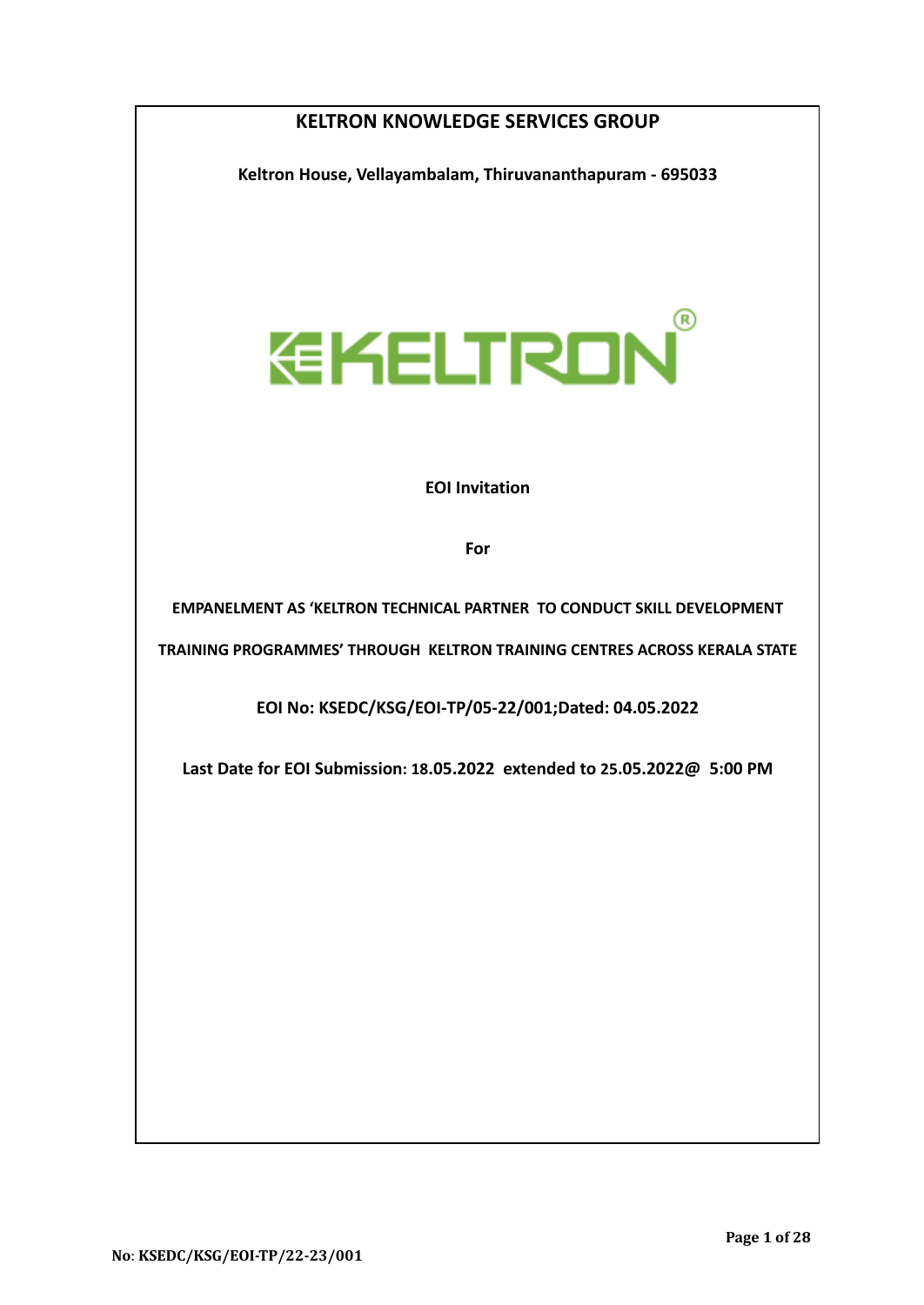# **PART-I**

#### **EOI INFORMATION**

**Name of The Assignment: Empanelment as 'Keltron Technical Partner to Conduct Skill Development Training Programmes' through Keltron Training Centres across Kerala State.**

| Sl. No. | Event                                               | <b>Important Dates</b>               |  |  |
|---------|-----------------------------------------------------|--------------------------------------|--|--|
| 1.      | Date of Release of FOL                              | 04.05.2022                           |  |  |
| 2.      | Last date for queries / seeking clarification       | 11.05.2022                           |  |  |
|         |                                                     | e-mail: iteg@keltron.org             |  |  |
| 3.      | Pre Bid Meeting                                     | 10.05.2022 at 3:00 PM                |  |  |
| 4.      | Last date of submission of EOI                      | 25.05.2022 at 5.00 PM                |  |  |
| 5.      | Date of Intimation of EOI Pre-Qualification Outcome | <b>Shall be intimated Later</b>      |  |  |
| 6.      | Pre- Bid Meeting Address                            | Keltron House, Vellayambalam,        |  |  |
|         |                                                     | Thiruvananthapuram-695033            |  |  |
| 7.      | <b>EOI Document</b>                                 | Can be Collected From: KSG, Keltron  |  |  |
|         |                                                     | House, Vellayambalam,                |  |  |
|         |                                                     | Thiruvananthapuram-695033            |  |  |
| 8.      | Address for submission of EOI                       | The Chief General Manager, Keltron   |  |  |
|         |                                                     | Knowledge Services Group,            |  |  |
|         |                                                     | Keltron House, Vellayambalam,        |  |  |
|         |                                                     | Thiruvananthapuram,                  |  |  |
|         |                                                     | Kerala- 695 033.                     |  |  |
| 9.      | <b>Contact Person</b>                               | Ms. Shalu Krishnan R                 |  |  |
|         |                                                     | Engineer, KSG                        |  |  |
|         |                                                     | ITBG, Keltron House,                 |  |  |
|         |                                                     | Thiruvananthapuram                   |  |  |
|         |                                                     | Contact No: 0471-4094444 (extn. 455) |  |  |

# **SECURITY DEPOSIT/ PERFORMANCE GUARANTEE**

The selected bidder / Partner shall furnish the Security deposit for an amount of **Rs.25,000/-(Rupees Twenty Five Thousand Only)** by electronic money transfer to the following account before the execution of agreement.

# **Our Bank Account details are as follows:**

|    | a. Account Holder Name | $\mathcal{L}$ | M/s. K. S. E. D. C. LTD.         |
|----|------------------------|---------------|----------------------------------|
|    | b. Account Number      | ÷             | 10183255309                      |
|    | c. Bank Name           | ÷             | <b>SBI Commercial Branch</b>     |
|    | d. Bank Branch         |               | <b>Commercial Branch-Thycaud</b> |
|    | e. Account Type        |               | Current                          |
|    | f. IFSC Code           |               | SBIN0004350                      |
| g. | PAN Card               |               | AABCK1319E                       |
|    |                        |               |                                  |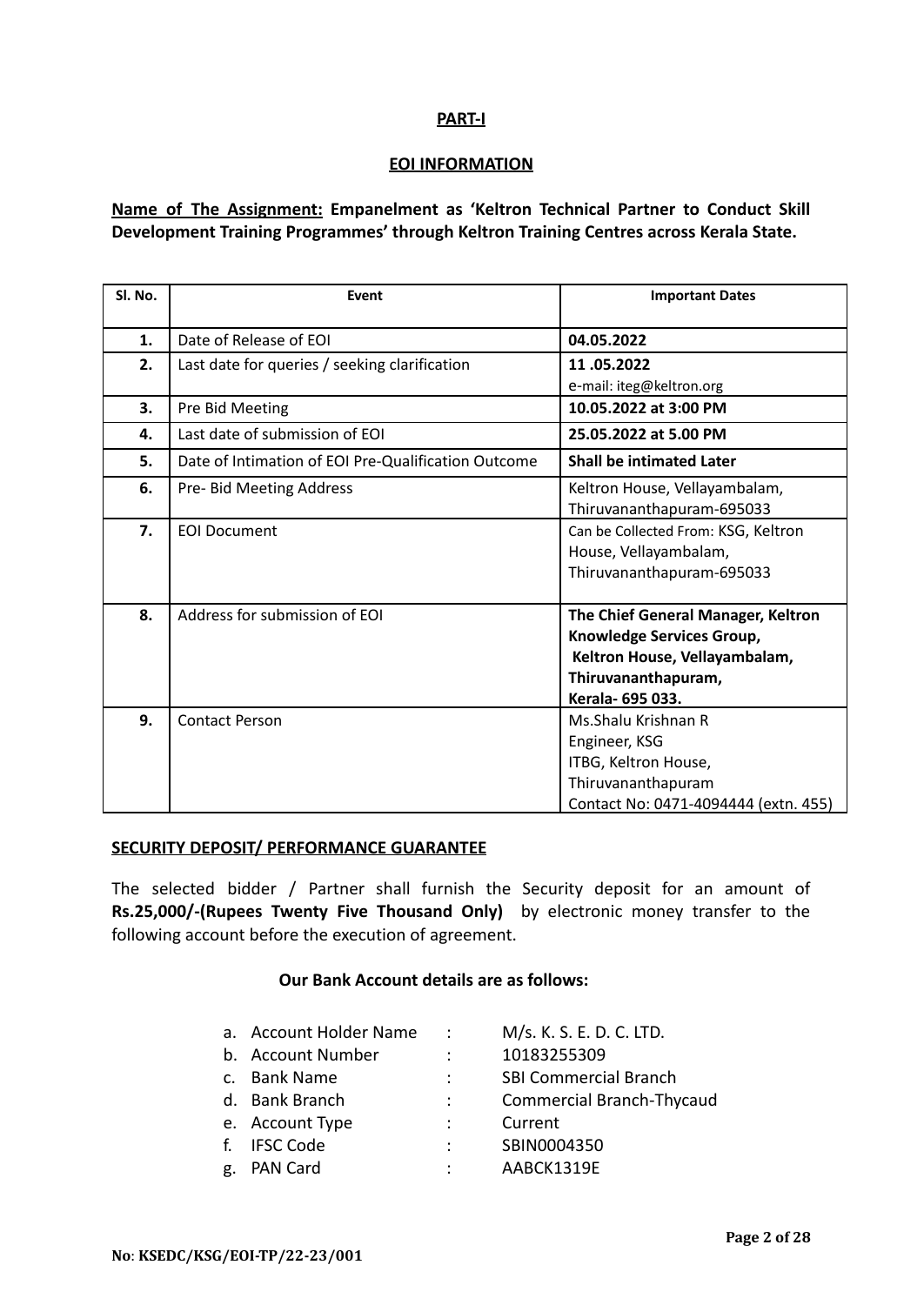**\* The proposal shall remain valid for a period of 180 days from the date of EOI opening.**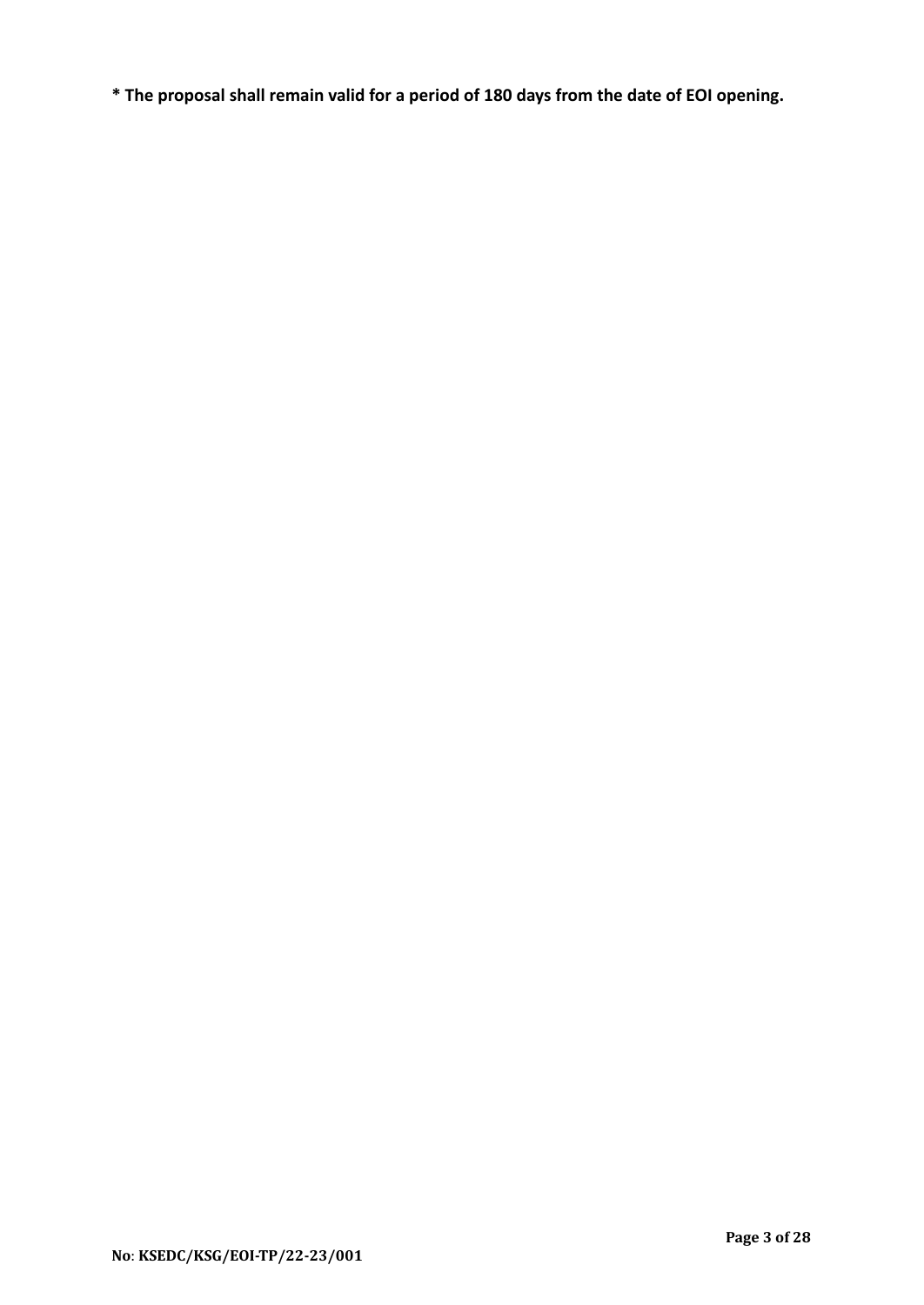#### **PART-II**

**EOI for Empanelment as 'Keltron Technical Partner to Conduct Skill Development Training Programmes' through Keltron Knowledge Centres across Kerala State.**

## 1. **BACKGROUND**

The KELTRON group companies comprise of the holding company the Kerala State Electronics Development Corporation Limited (K. S. E. D. C. LTD.), is the first State Electronics Development Corporation in India, fully owned by the Government of Kerala. KELTRON is incorporated on 29<sup>th</sup> September 1972 under Companies Act, 1956 with its registered office at Keltron House, Vellayambalam, Trivandrum – 695 033. KELTRON is the Total Solution Provider for the Government of Kerala.

The pioneer in Electronics industry successfully made technology work visibly in every major Indian city. KELTRON aspires to be a model PSU with Electronics and IT taking centre stage in the development process of the state of Kerala. KELTRON is a multi-product, multi-unit organization and is one of the few companies in India, which presents a wide spectrum of products – from basic electronic grade materials to components and state-of-the-art value-added systems and services including *Technical Education.*

## **KELTRON Knowledge Services Group (KSG)**

KELTRON offers some of the most innovative, career-oriented courses through KELTRON Knowledge Centres distributed throughout Kerala. The Industry needs professionals with the aptitude and determination to keep up with the startling pace at which the technology is fast growing. KELTRON started IT Education Centres all over the State from the point of view of establishing "Centres of Excellence" in Information Technology and closing the huge gap between Educational institutes and the Industry, churning out 'industry-ready' professionals every year. Being part of the industry, the courses are designed to suit the industry requirements and are continuously updated to keep pace with the fast growing technology.

#### 2. **PROJECT DESCRIPTION**

KELTRON Knowledge Centres are fully owned & operated by Kerala State Electronics Development Corporation Ltd. (KELTRON), Thiruvananthapuram (A Govt. of Kerala Undertaking) and KSG has more than 20 years of experience in Technical Education sector. Now **KELTRON is looking for a Technical Partner who has Expertise, and Experience in conducting Job oriented upcoming skill development courses preferably in the domains mentioned below through Keltron Knowledge Centres.**

#### **JOB ORIENTED UPCOMING SKILL DEVELOPMENT DOMAINS**

1. Augmented Reality (AR)/Virtual Reality (VR)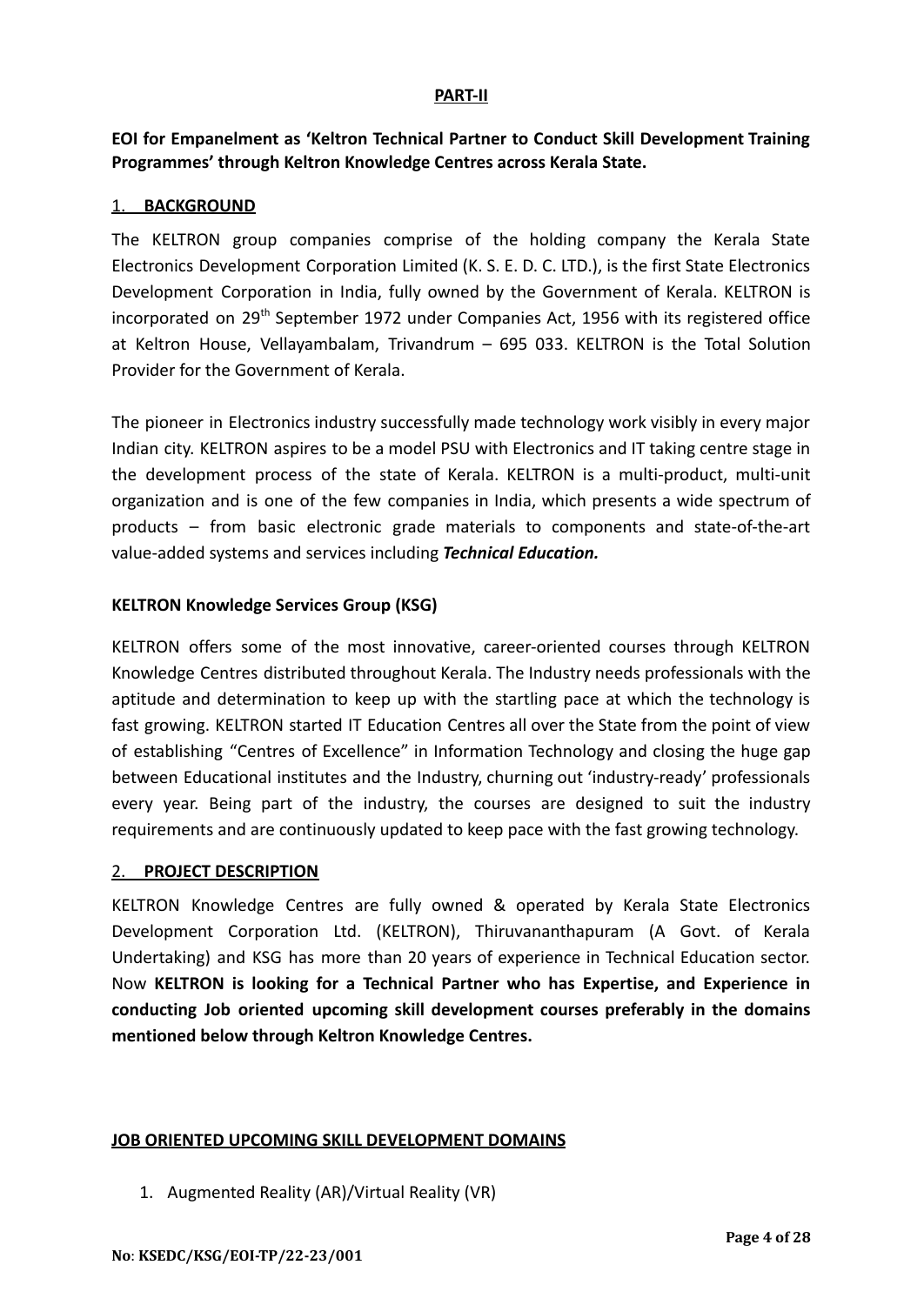- 2. Fashion Designing
- 3. Hotel Management
- 4. Aviation & Hospitality Management
- 5. Airline & Airport Management
- 6. Marine Engineering
- 7. Air & Ship Cargo Management
- 8. Big Data Analytics
- 9. Server/Cloud Management
- 10. Solar Technologies
- 11. Electrical & Computerized Household Appliances
- 12. Data science & Artificial Intelligence
- 13. Cyber Security and Ethical Hacking
- 14. Automobile Technologies
- 15. PLC & SCADA (Production & Automation)
- 16. MEP
- 17. Product Design

NB: The bidder can suggest other domains also.

# 3. **OBJECTIVE:**

KELTRON seeks EOI from interested Parties ("Bidders") with proven professional track record and got enough experience in conducting/managing educational institutions, to be appointed as **Technical Partner** to perform the Scope of Work illustrated under **Section 4 (Scope of work)** of the EOI document.

The EOI document can be downloaded from the website, [www.keltron.org](http://www.keltron.org)

# 4. **SCOPE OF WORK**

- 4.1. **The bidder can propose IT Enabled Skill Development Programmes as per the format specified in APPENDIX-3.**
- 4.2. The entire educational project is a non-funded one in nature i.e., no financial support will be extended by the Government or KELTRON in any manner for the project implementation.
- 4.3. The selected **Technical Partner** has **to propose** the courses, its structure, syllabus and curriculum based on industry demand and shall provide necessary support to align the course curriculum with National Skill Qualifications Framework (NSQF) in due course in consultation with KELTRON.
- 4.4. It is the sole responsibility of the selected **Technical Partner** to mobilize the students for the entire project by means of publishing advertisements in all the available media like newspaper advertisements, posters, name boards, notices, hoardings, SMS/E mails and tele calling as per the standards determined by KELTRON.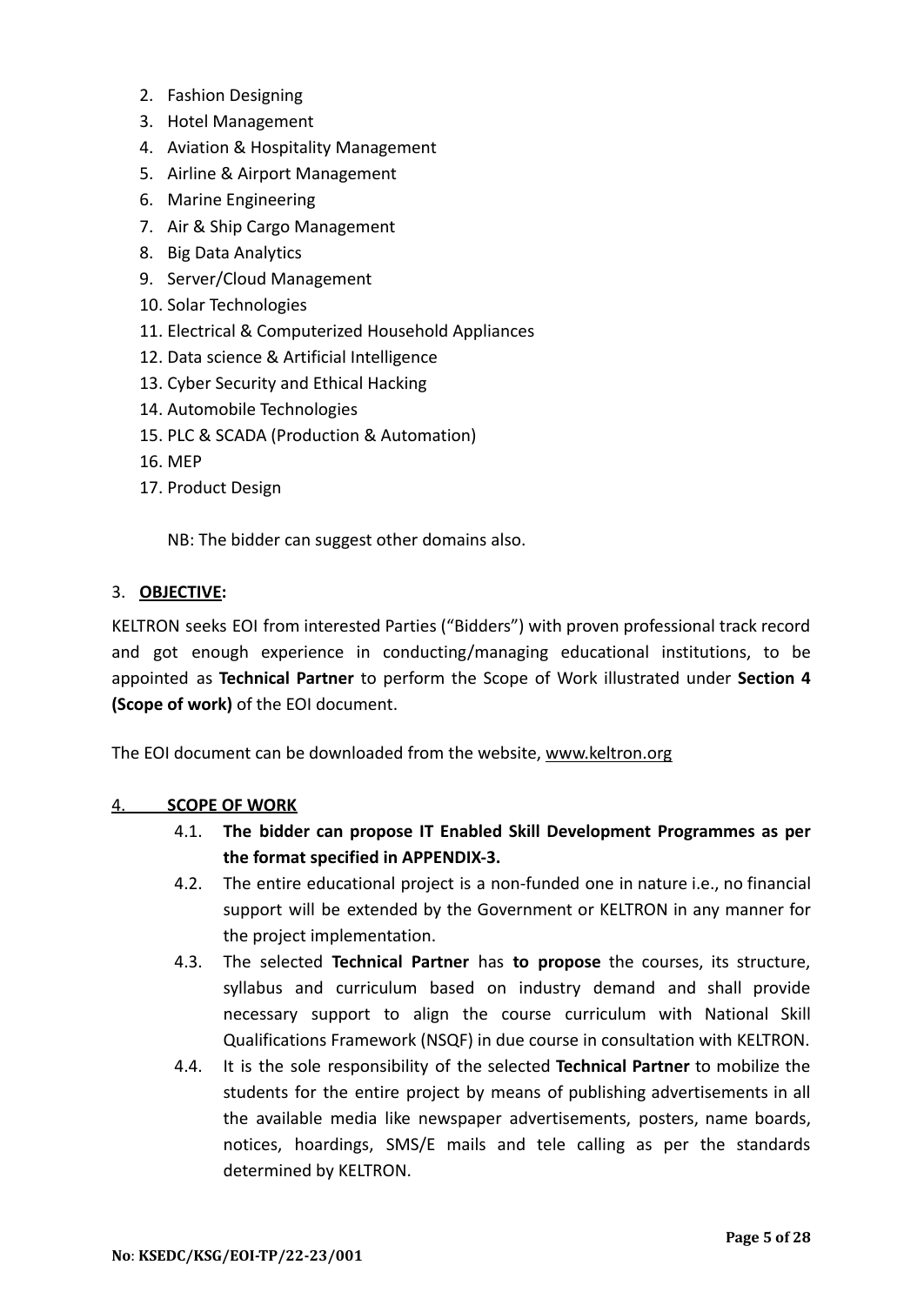- 4.5. **Infrastructure & Theory Room Facilities: KELTRON s**hall provide required basic infrastructure to conduct theory classes at Keltron Training Centres across Kerala.
- 4.6. The selected **Technical Partner** will have to set up one Practical Campus to offer Practical classes in a centralized manner & make necessary investment towards lab equipments related to each training program and adequate manpower in order to facilitate the systematic execution of the project. Equip the campus with latest tools, plants and machineries necessary for the practical training through simulated labs, workshops etc. based on mutual discussion. All expenses towards setting up & managing the practical campus shall be borne by the Technical Partner.
- 4.7. The total revenue for this project shall be generated by collecting the applicable course fee from the admitted students. The total revenue shall be shared between the parties as per Table-1 based on the respective Roles & Responsibilities Bidder shall ensure a Minimum of **40% of the Total Revenue to KELTRON** (20% for Branding & Certification 20% for Infrastructure) **for the courses offered with the support of** selected **Technical Partner**. The selected **Technical Partner** shall meet all their expenses towards the comprehensive activities and functioning of the project from their respective share.

# **Table-1**

| General Sharing Pattern Between Keltron And Training Partners Based<br>On Respective Roles & Responsibilities. |                |                             |                  |  |  |
|----------------------------------------------------------------------------------------------------------------|----------------|-----------------------------|------------------|--|--|
| Examination &<br>Certification                                                                                 | Infrastructure | Technical<br>Implementation | <b>Marketing</b> |  |  |
| 20%                                                                                                            | 20%            | 40%                         | 20%              |  |  |

[**KELTRON** reserves the right to entrust the selected Technical Partner to setup and manage Training Centres for offering Theory Classes, in addition to the Practical Campus, **at their own expenses in accordance with the guidelines of KELRON in selected locations within Kerala for the proposed domain/courses on a case to case basis**. The selection and approval of the Training Centre shall be at the sole discretion of **KELTRON.**

4.8. **Revenue Expenses**: All revenue expenses like Rent, Electricity, Security, Cleaning charges, repair and maintenance, drinking water etc. in lieu of conducting the Training Programmes through Keltron Training Centres shall be borne by **KELTRON.** All revenue expenses for the Practical campus and the Training Centres set up by the selected Technical Partner, if any at selected locations on a case to case basis shall be borne by the **Technical Partner**.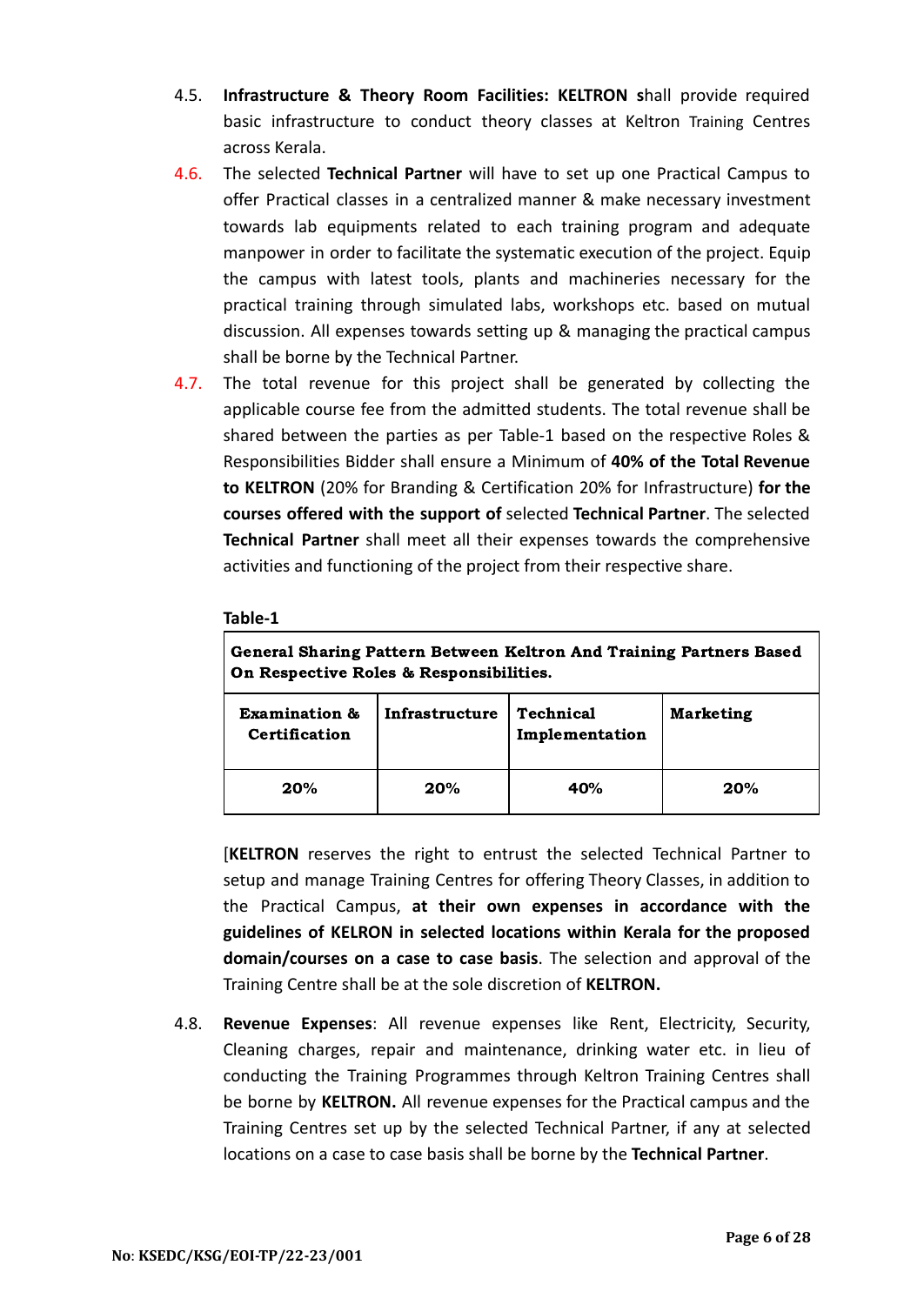- 4.9. **Maintain high standard for the courses**: At the end of the training period, the trainees should achieve skill sets at par with national and international standards and procedures that will enable them to get international employments. The course content and the classroom and practical training should be designed with this objective.
- 4.10. **Engaging Faculties:** Technical Partner shall engage sufficient number of qualified faculties, who are experts in conducting Theory and Practical sessions in connection with the Training as per the requirements / standards determined by KELTRON. (**NB: There will be no employer-employee relationship between KELTRON and faculties or other staff appointed by the Technical Partner or Third party).**
- 4.11. **Internships:** Technical Partner shall provide opportunity to the extent possible to students who successfully complete the course; Internships need to be arranged in established industries for the onsite and on job trainings. Tie ups shall be arranged with major players in the industry for providing internships for the students successfully completing the courses.
- 4.12. **Placements**: Conduct job fairs, campus placement programmes etc. to support employment. **A minimum employment target of 40% is fixed** as deliverable/milestone.
- 4.13. Monitoring, Coordinating of the Training programmes, conduct of Examination, Evaluation and Certification is the responsibility of **KELTRON**.
- 4.14. **KELTRON** will not be held responsible for any marketing loss or any loss in whatsoever manner incurred therewith by the selected **Training Partner**.

# 5. **ELIGIBILITY CRITERIA**

- 5.1. Bidder should be an **Indian Company/ Firm** with registered corporate/branch office in Kerala and having a minimum of **Three years existence in Kerala** as on **31.03.2022** as evidenced by the Certificate of Registration/ Incorporation issued by the authority concerned.
- 5.2. Bidder should have minimum **Three years of experience** as on **31.03.2022** in Conducting/Managing Training Centre/ (s) in the State of Kerala.
- 5.3. The firm must have audited statement of final accounts and the Bidder should submit audited statement of final accounts for a minimum of **Three years** as on **31.03.2022**.
- 5.4. The bidder should have minimum Annual Average Turnover of Rs.**20L** from training from last 03 years as on **31.03.2022** and it shall not be a mandatory criteria for qualifying the EOI.
- 5.5. The Bidder should have **PAN Card** and **GST Registration**.
- 5.6. Bidder should not have been debarred / black listed by any Government / Semi Government organizations in India/Public Sector Undertakings of the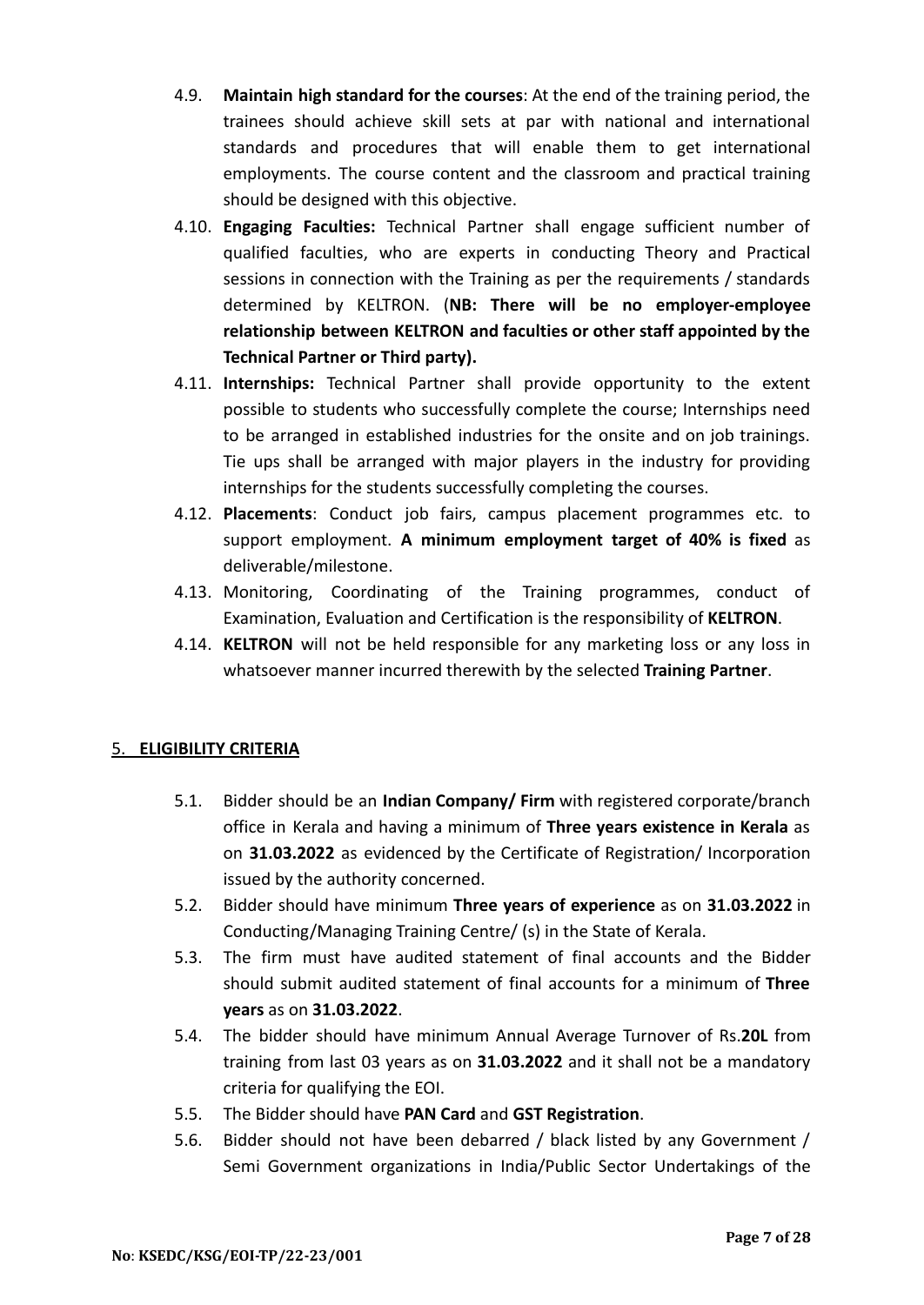Central and State Governments. An undertaking in this regard as in the format given in **APPENDIX-6** (**Affidavit)** is to be submitted.

# 6. **EOI PREPARATION: ENVELOPE 1: BIDDING PRE-QUALIFICATION DOCUMENTS**

- 6.1 **APPENDIX-1:** Covering Letter.
- 6.2 **APPENDIX-2, 2A, 2B, & 2C**: Application Form.
- 6.3 Profile of the Company.
- 6.4 Copy of Certification of Registration/ Incorporation.
- 6.5 Copy of PAN card of the Company & Authorized Signatory.
- 6.6 Copy of Aadhaar (Authorized Signatory)
- 6.7 Copy of GST Registration.
- 6.8 Copy of Audited Statement of Financial Accounts for a period of minimum of **Three years.**
- 6.9 Certificate from a practicing Chartered Accountant to substantiate the experience of the organization for a minimum of **Three years** as on **31.03.2022** implementation of Skill Development Training in the State of Kerala, preferably in the proposed domains mentioned in **APPENDIX-3**.
- 6.10 Copy of registration certificate of registered office/corporate office/branch office in the state of Kerala from recognized Corporations, Municipalities, Panchayat or such competent authorities to prove organization's **Three Years** of experience in the state of Kerala.
- 6.11 **APPENDIX-3**: Format for proposal for Skill Development Domains.
- 6.12 **APPENDIX-4**: Resolution for Authorized Signatory.
- 6.13 **APPENDIX-5:** Power of Attorney to Represent Bidder, if necessary.
- 6.14 **APPENDIX-6:** Affidavit.

# 7. **EOI PREPARATION: ENVELOPE 2: TECHNICAL PROPOSAL**

- 7.1 **APPENDIX-7**: Project Proposal (Concrete plan & Method of Operation)
- 7.2 **APPENDIX-8:** Certificate from a practicing Chartered accountant to substantiate the experience of the organization in skill development training, preferably in the proposed domains, in the state of Kerala in terms of **number of persons trained on an annual average basis** during the last **03 Years** as on **31.03.2022**.
- 7.3 **APPENDIX-9:** Certificate from a practicing Chartered accountant to substantiate the **Average Annual Turnover** from implementation of various Skill Development Training, preferably in the proposed domains, in the state of Kerala during last **03 years.**
- 7.4 Copy of MOUs/Work Orders/Certificates of the organization with different Govt. Agencies/PSUs for providing skill development training programmes, preferably in the proposed domains across Kerala.

# 8. **TERMS AND CONDITIONS**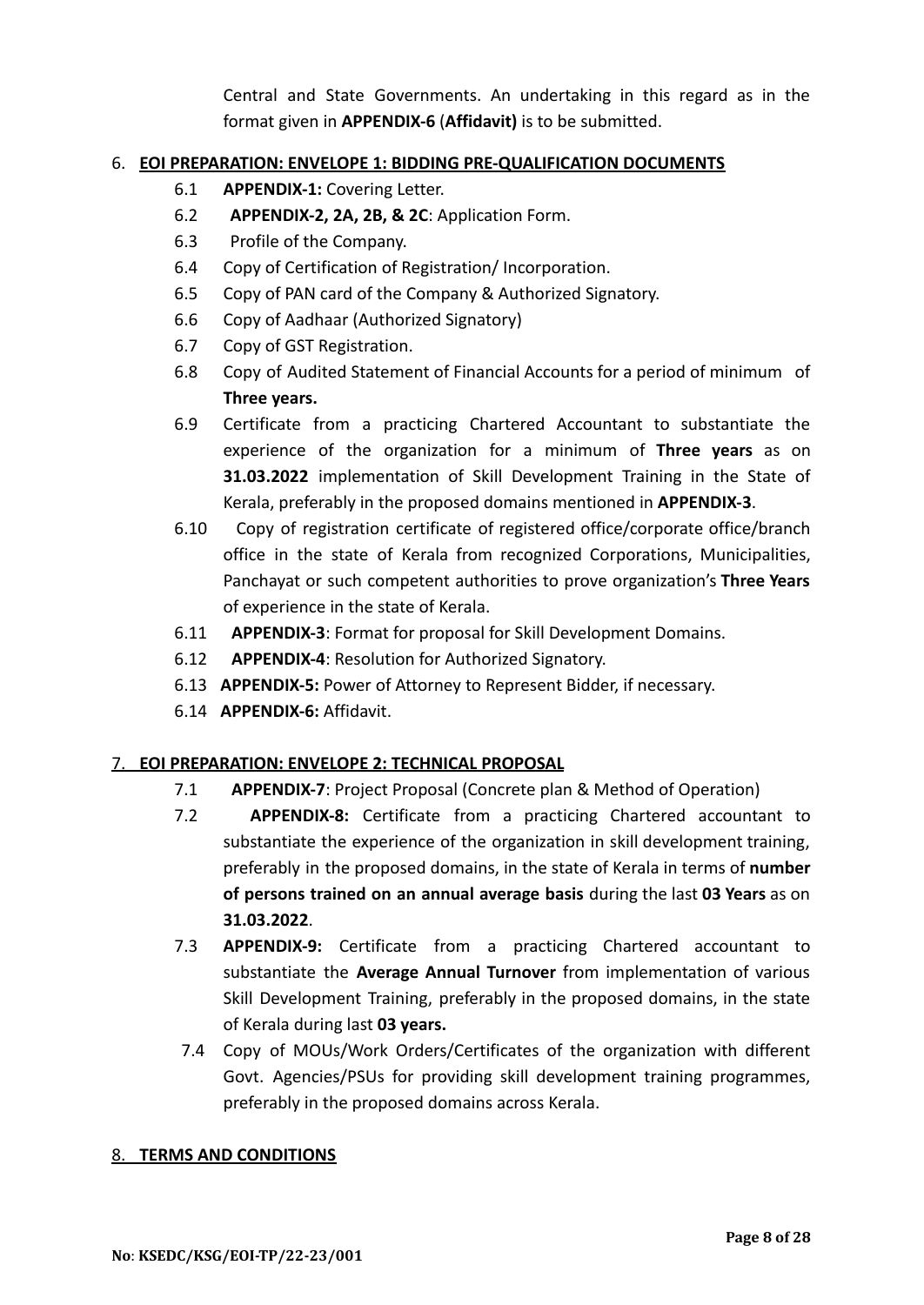- 8.1 KELTRON will intimate the outcome of the **EOI** evaluation (done based on the Evaluation Criteria mentioned in **Evaluation Table** mentioned below) in due course to those who have qualified the requirement detailed in **Section-5 (Eligibility Criteria)** of this **EOI** and consider them as the Qualified Bidders.
- 8.2 After identification of the Selected Bidder with highest Technical Score, **KELTRON** intends to execute **an Agreement for Three years** with the Selected Bidder, thus concluding the process of appointing a Training Partner.

In case of failure in achieving the deliverables in **the EOI**, the Technical Partner is ineligible to continue. On such an event, Technical Partner will be allowed grace time by **KELTRON** on the recommendations of the Academic Committee, as it deems fit, to make good the failures. In case Technical Partner could not achieve the targets as per the business plan (**APPENDIX-7A)**, in Technical proposal even at the end of the grace period, **KELTRON** shall terminate the agreement forthwith and/or invoke the performance guarantee.

- 8.3 In case the highest ranking bidder is not willing /unable to execute the project, the next ranking bidders shall be invited to participate in the execution of the project in the order of their ranking as and when required at the discretion of **KELTRON**.
- 8.4 **KELTRON** reserves the right to add new courses in addition to the proposed domain/courses as and when required or to remove the courses from the proposed domains during the period of project execution.
- 8.5 Notwithstanding anything stated above **KELTRON** reserves the right to assess Bidder's capability and capacity to perform along with quality of execution by the bidder based on field visit and feedback, in the overall interest of **KELTRON.**
- 8.6 This EOI request document is not transferable. This EOI is not an agreement and is neither an offer. Discrepancy, if any, in the EOI document shall be communicated by the Bidder to the contact person immediately or to be raised in the Pre-bid meeting.
- 8.7 KELTRON will not be responsible for or accept as a valid reason any postal delay or non-receipt/non-delivery of the **EOI**.
- 8.8 Any deviation from the prescribed format mentioned in the exhibits will make the bid liable for rejection. Bids incomplete in any respect, Bid not providing adequate information, submission of more than one proposal will also be ground for rejection.
- 8.9 If the Bidder conceals any material information or makes a wrong statement or misrepresents facts or makes a misleading statement in the **EOI**, in any manner whatsoever, in order to create circumstances for the acceptance of its **EOI**, KELTRON reserves the right to reject such **EOI**. KELTRON shall have no liability to any person for excluding or rejecting any such bid.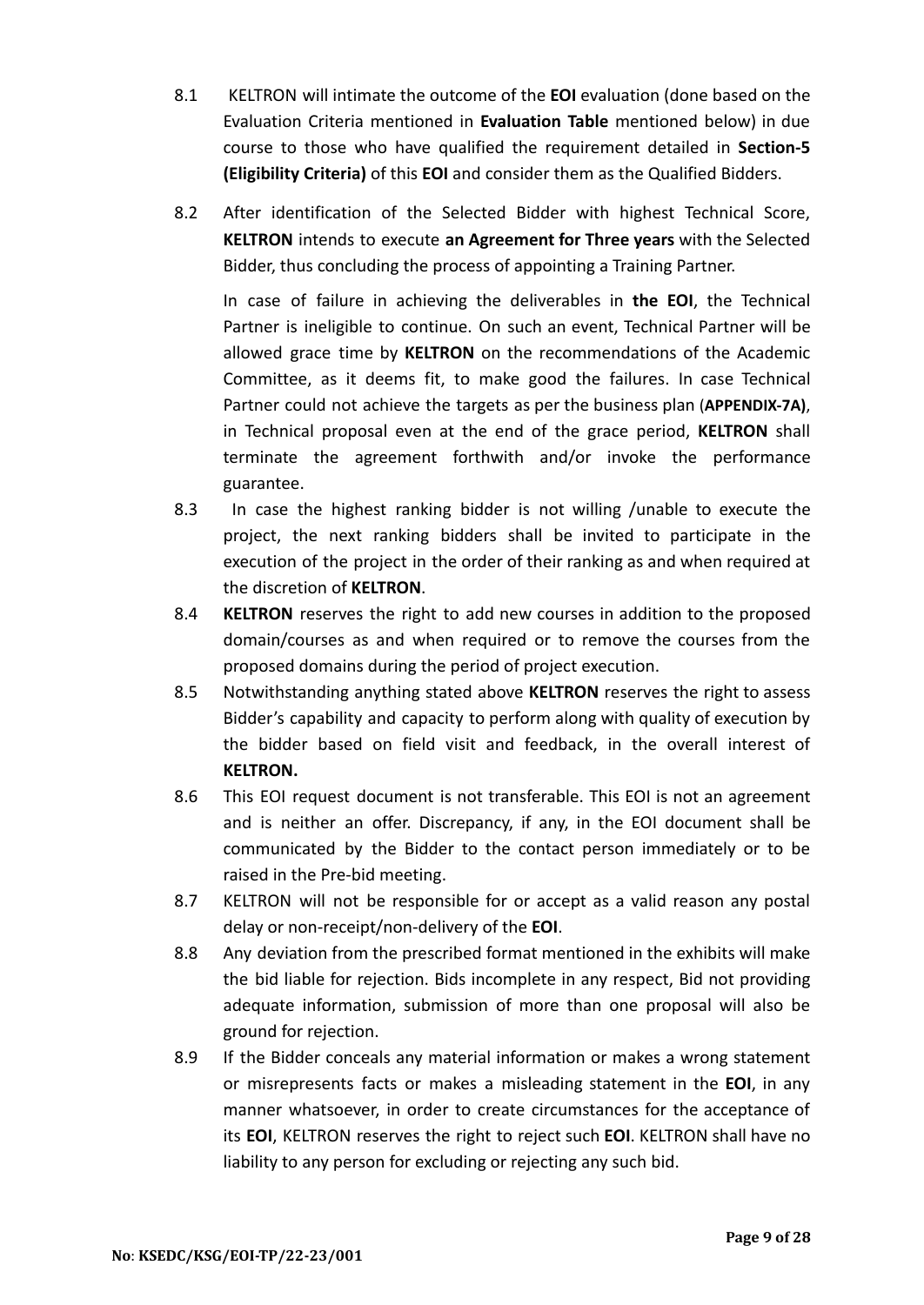- 8.10 At any time prior to deadline for submission of **EOI** KELTRON may modify the **EOI** document. The amended document shall be notified through website and such amendments shall be binding on the Bidders.
- 8.11 KELTRON reserves the right to suspend or cancel the **EOI** process at any stage, to accept, or reject any, or all offers at any stage of the process and / or to modify the process, or any part thereof, at any time without assigning any reason, without any obligation or liability whatsoever.
- 8.12 Submit the **EOI** in **03** sealed envelopes with the Bidder's Name & Address;

**Envelope-1:** with "**EOI SUBMISSION FOR KELTRON TRAINING PARTNER-PRE QUALIFICATION DOCUMENTS"** written on top and containing one (1) hard copy in original along with the entire required **APPENDIX-1 to 6** in the order provided in the table of enclosures.

**Envelope-2:** with "**EOI SUBMISSION FOR KELTRON TRAINING PARTNER-TECHNICAL PROPOSAL"** written on top and containing one (1) hard copy in original along with the entire required **APPENDIX-7 to 9** in the order provided in the table of enclosures.

**NB:** All these sealed Envelopes (Envelope-1 & 2) shall be encapsulated and sealed in a **Third Envelope** having **Bidder's Name & Address** and with "**EOI SUBMISSION FOR KELTRON TRAINING PARTNER-KSG" & EOI No.** written on top and Addressed to "**The Head, Keltron Knowledge Services Group, Keltron House, Vellayambalam, Thiruvananthapuram, Kerala- 695 033".**

- 8.13 Submit the duly filled **EOI** format and covering letter as mentioned above along with all the supporting documents in hard copy form.
- 8.14 The **EOI** should reach **The Head, Keltron Knowledge Services Group, Keltron House, Vellayambalam, Thiruvananthapuram, Kerala 695 033**, on or before the date mentioned in the Notification.
- 8.15 For any queries in the regard, please contact **by phone: 0471**-**4094444 (extn.455) (9.00 am to 5.00 pm; except holidays).**
- 8.16 KELTRON reserves the right to withdraw the entire process of **EOI** at any time.

# 9. **EOI EVALUATION PROCESSES** *BASED ON QCBS (QUALITY-CUM-COST BASED SELECTION* **)**

# **Evaluation of the Technical Proposal:**

The evaluation and comparison of the bids shall be done for the following parameters. The evaluation committee will carry out technical evaluation applying the evaluation criteria specified below (Evaluation Table-A). KELTRON shall identify the bidder/bidders who secure the maximum marks in the evaluation as per the **Evaluation Table - A.**

# **EVALUATION TABLE – A: TECHNICAL PROPOSAL**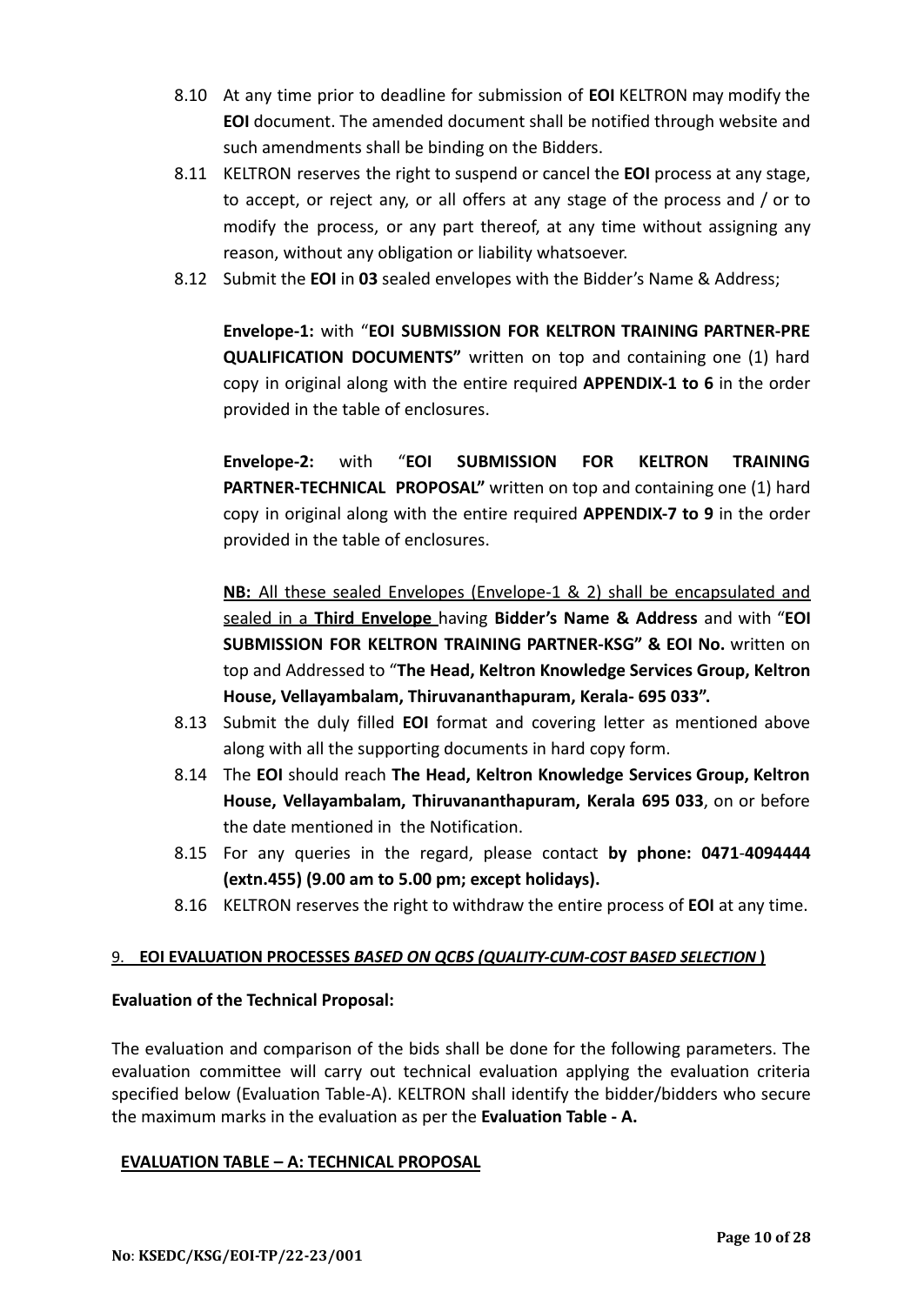| SI.<br>No.     | <b>Evaluation Criteria</b>                                                                                                                                                                                                                                                   | <b>Max</b><br><b>Points</b> | <b>Supporting</b><br><b>Documents</b>                                                                                                              | <b>Supporting</b><br><b>Documents</b><br><b>Attached</b><br>(YES or No) |
|----------------|------------------------------------------------------------------------------------------------------------------------------------------------------------------------------------------------------------------------------------------------------------------------------|-----------------------------|----------------------------------------------------------------------------------------------------------------------------------------------------|-------------------------------------------------------------------------|
| $\mathbf{1}$   | Concrete Plan and Method of Operation<br>Quality of implementation plan<br>Quality of monitoring system.                                                                                                                                                                     | 40                          | Should attach a<br>detailed Project<br>proposal in the<br>format given in<br><b>APPENDIX-7</b>                                                     |                                                                         |
| $\overline{2}$ | Experience in Conducting/Managing educational<br>Training Centres in the state of Kerala; Number of<br>persons trained on an annual average basis in the<br>last 03 years as on 31.03.2022<br>Minimum 100 Nos. and 3 points for each 100 Nos.<br>and a maximum of 15 points. | 15                          | Certificate from a<br>practicing Chartered<br>Accountant in the<br>format given in<br><b>APPENDIX-8</b>                                            |                                                                         |
| $\overline{3}$ | Average annual turnover from training from last<br>03 years as on 31.03.2022<br>05 points for each 20 Lakhs and a maximum of 15<br>points.                                                                                                                                   | 15                          | Certificate from a<br>practising Chartered<br>Accountant or last 03<br>years financial<br>statement in the<br>format given in<br><b>APPENDIX-9</b> |                                                                         |
| $\overline{4}$ | Involvement in any of similar Projects.<br>04 Points for each affiliation status of the bidder<br>with any Govt. / Govt. agencies / PSU's in skill<br>development training, preferably in the proposed<br>domain across Kerala and a maximum of 20 marks<br>is applicable.   | 20                          | Copy of MOUs<br>/Affiliation<br>Certificates.                                                                                                      |                                                                         |
| 5              | Tie ups with International organizations as well as<br>national<br>organizations<br>for<br>recognition/<br>certification.<br>for each affiliation/ recognition/<br>05 Points<br>certification and a maximum of 10 marks is<br>applicable.                                    | 10                          | Copy of MOUs<br>/Affiliation<br>Certificates.                                                                                                      |                                                                         |
|                | <b>Total</b>                                                                                                                                                                                                                                                                 | 100                         |                                                                                                                                                    |                                                                         |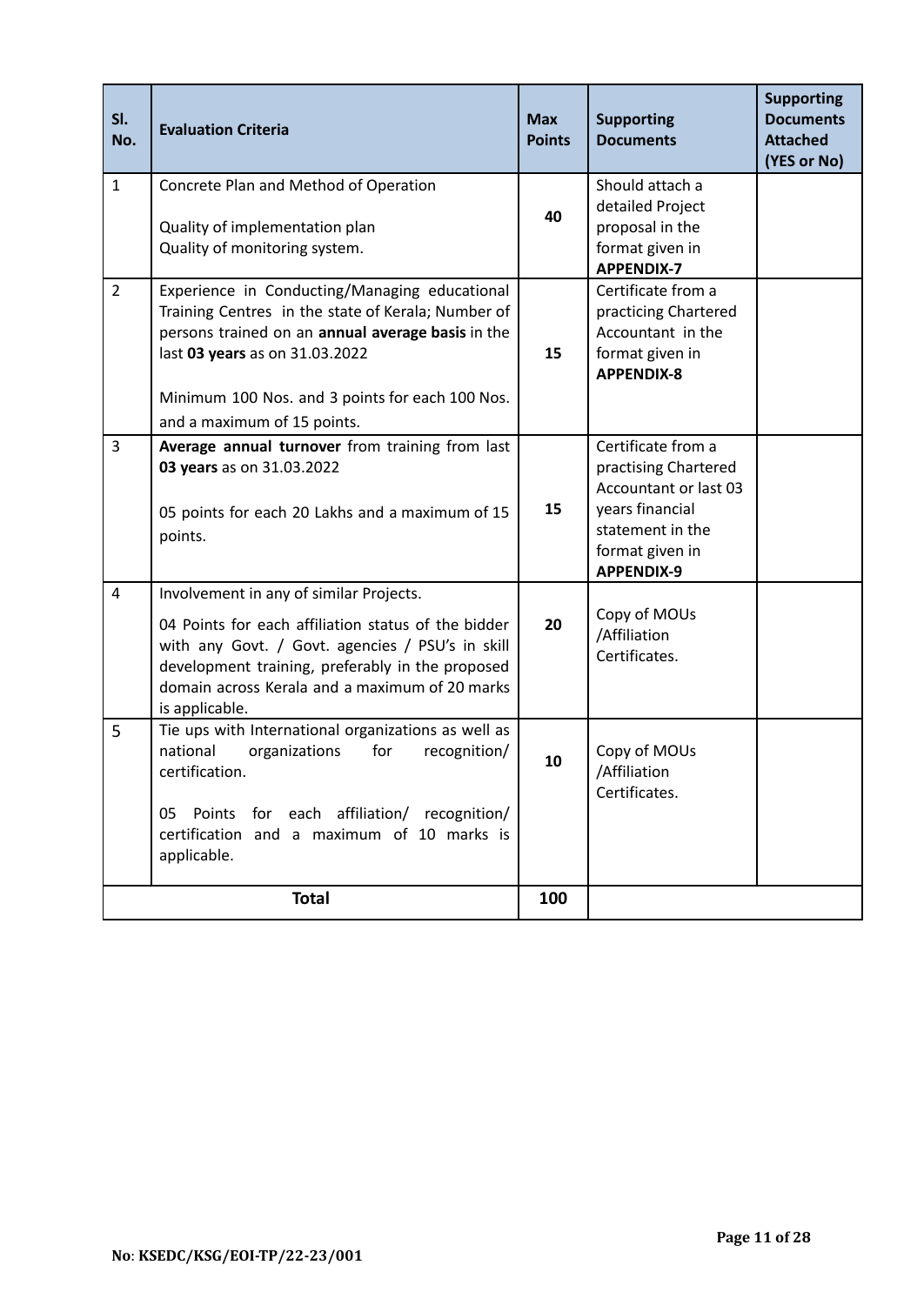### **AWARD OF CONTRACT**

**KELTRON's** EOI Committee shall select the successful bidder/(s) based on the **maximum score secured by the Bidder/(s)** in the **Technical evaluation** and **Award of Contract** shall be released to the **Qualified bidder.** The selected bidder has to enter into an agreement with **KELTRON.**

**The successful bidder on entering into contract with KELTRON, shall not sub-contract/sub-let or conduct any other courses/Training Programs/other related activities outside the scope of this EOI without written permission of KELTRON.**

#### **OWNERSHIP OF THE EOI**

Without affecting any intellectual property rights, which may exist in a response to this **EOI**, all responses submitted will become the property of KELTRON. Without limiting this section, KELTRON reserves the right to copy and reproduce, for KELTRON's own internal use, responses for the purposes of evaluation, clarification, negotiation and/or contract execution and anything else related to these purposes. In addition, the KELTRON will retain copies (soft and hard) of all responses, evaluation, negotiation or such other materials as are required for the discharge of its legal obligations and in order to efficiently and effectively manage any contract entered into with a Bidder.

## 10. **FORCE MAJEURE**

In the event that either party is prevented from performing or is unable to perform any of its obligations under this Agreement due to any Act of God, fire, casualty, flood, earthquake, war, epidemic, destruction of production facilities, riot or any other cause beyond the reasonable control of the party invoking this section, and if such party shall have used its commercially reasonable efforts to mitigate its effects, such party shall give prompt written notice to the other party, its performance shall be excused, and the time for the performance shall be extended for the period of delay or inability to perform due to such occurrences. Each Party shall take due care and reasonable alternative measures in order to avoid effect of such events on the performance of the party's ability to perform its obligations under this agreement and to mitigate the consequences thereof**.** Regardless of the excuse of Force Majeure, if such party is not able to perform within ninety (90) days after such event, the other party may terminate the Agreement. Termination of this Agreement shall not affect the obligations of either party which exist as of the date of termination.

# **11. DISPUTE SETTLEMENT:**

Any dispute, controversy or claim or difference of any kind whatsoever arising between the parties, out of or in relation to this agreement or other document or the validity, interpretation, breach or termination thereof ("Dispute"), including claims shall be redressed or settled amicably by both the Parties through discussion and if the dispute is not settled it shall be referred to Head (ITBG, Keltron) for settlement. If the dispute is not settled within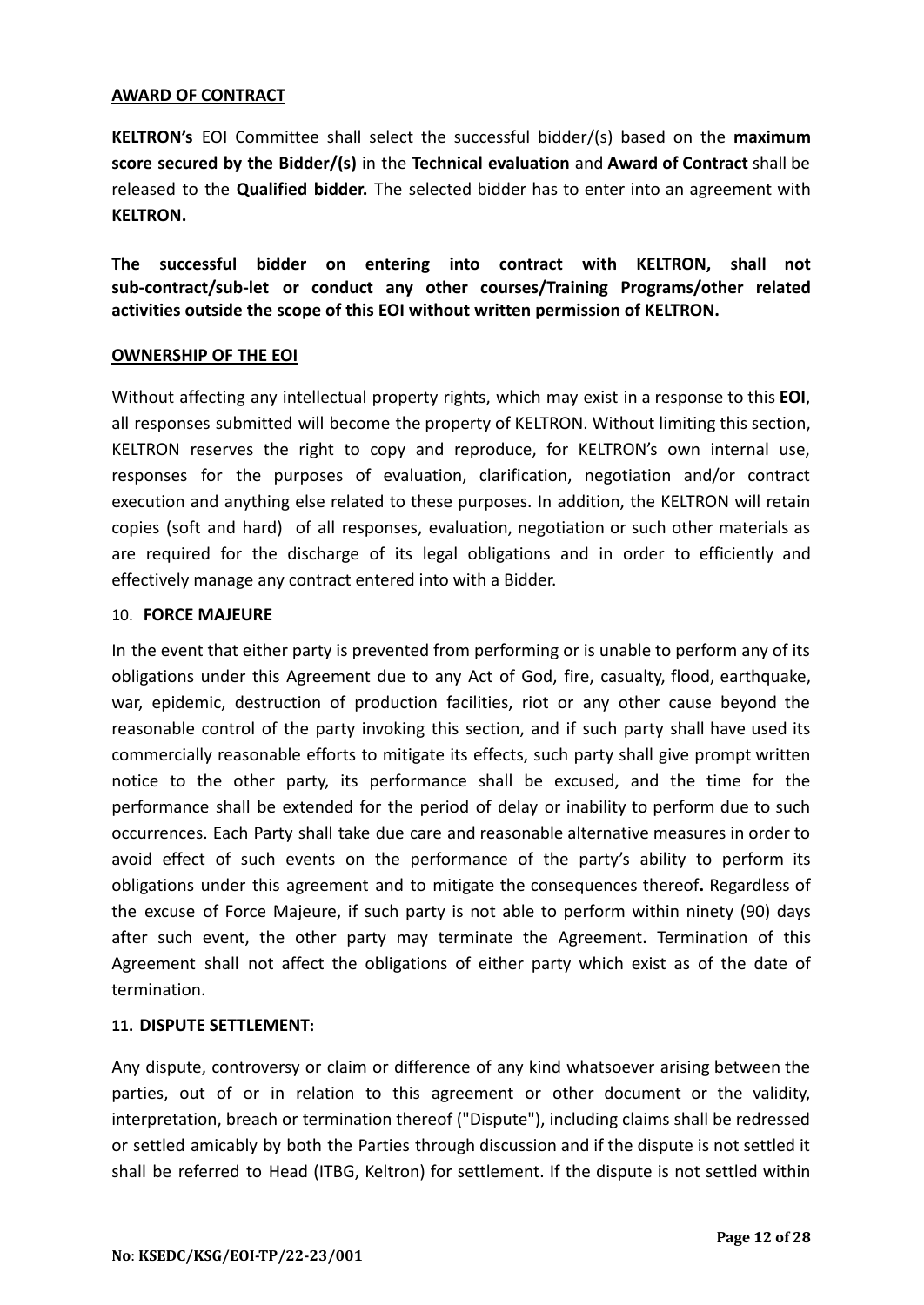30 days of such reference to Head (ITBG, Keltron) the aggrieved Party shall approach the **Law Courts in Thiruvananthapuram**.

# **12. TERMINATION FOR DEFAULT**

KELTRON may, without prejudice to any other remedy for breach of contract, by written notice of default, sent to the bidder, terminate this Contract in whole or in part in any or the following events.

- **12.1** If the Technical Partner suppresses or gives wrong information while submitting the EOI.
- **12.2** If the bidder fails to deliver stated Skill Development Domains/Courses as in **APPENDIX-3**.
- **12.3** If the bidder fails to deliver any other obligation(s) under Contract.
- **12.4** If the bidder performs action/(s), acts which tarnishes the reputation and name of KELTRON in any manner.

# 13. **TERMINATION FOR INSOLVENCY**

The KELTRON may at any time terminate the Contract by giving written notice to the bidder, If the bidder becomes bankrupt or otherwise insolvent as declared by the competent court provided that such termination will not prejudice or affect any right or action or remedy which has accrued or will accrue thereafter to KELTRON.

/------------------------------------------------/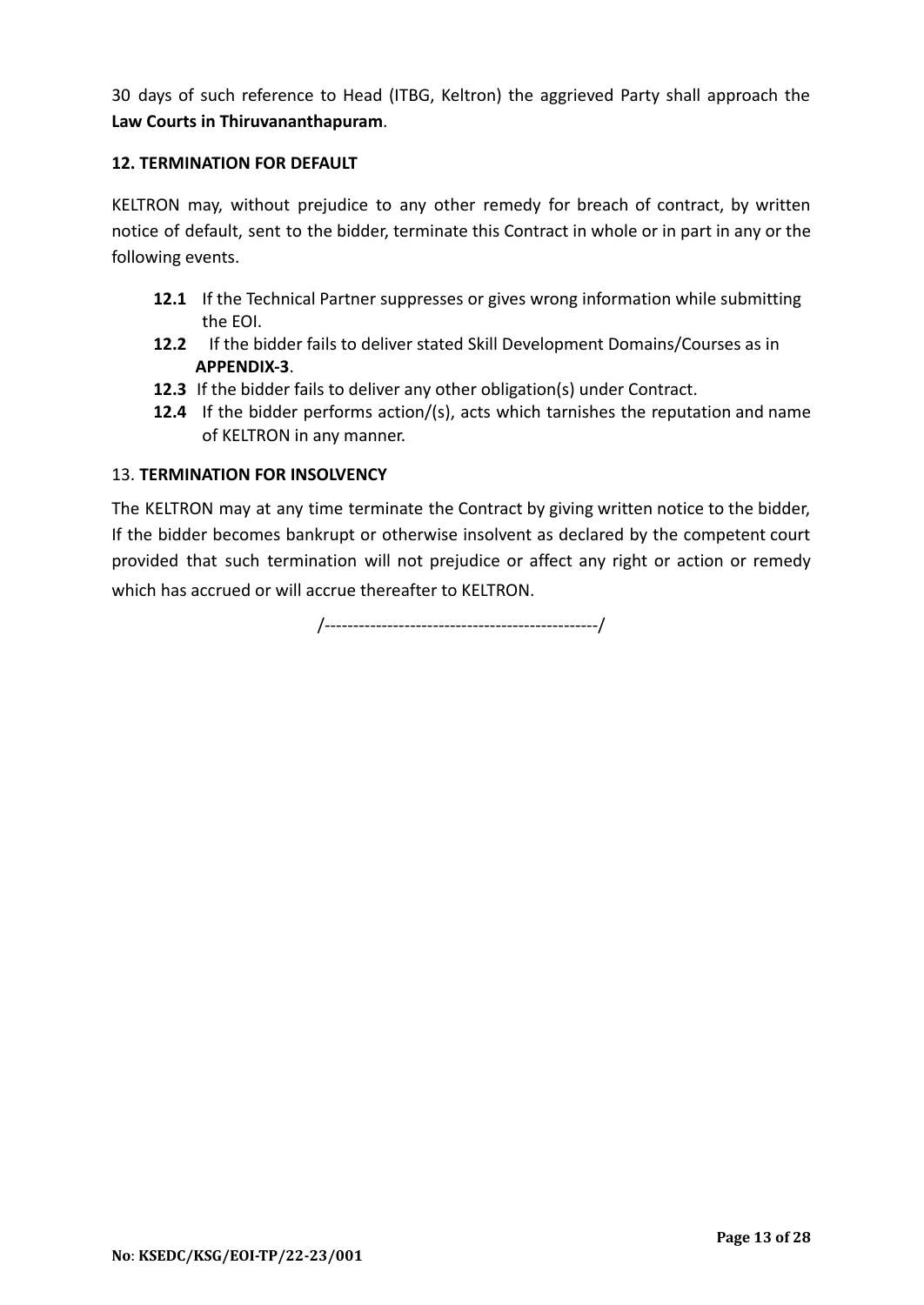## *[COVERING LETTER – ON BIDDER'S LETTER HEAD]*

Date:

Sir,

I/We (Bidder) have carefully gone through the **EOI** document regarding Pre-qualification for selecting '**'Keltron Technical Partner to Conduct Skill Development Training Programmes' through Keltron Knowledge Centres across Kerala State**. I/We hereby declare that:

- 1. All the information related to our Company/Firm, manpower, customer base, projects, financial details, list of products offered etc. provided in our offer is true and without any alteration / modifications.
- 2. All the provisions of this **EOI** Document are acceptable to my Company/Firm. No violation of the terms and conditions as mentioned in the **EOI** document has been made.
- 3. Bidder declare that my Company/Firm has not been debarred / black listed by any Government / Semi Government organizations in India/*Public Sector Undertakings of the Central and State Governments.*
- 4. The information contained in the proposal is complete and accurate in all material respects.
- 5. Bidder undertakes to notify the KELTRON promptly upon Bidder becoming aware of any material fact which tends to render Bidder's proposal misleading or inaccurate. Bidder acknowledges and agrees that any material misrepresentation or warranty made in connection with Bidder's proposal might result in its invalidation and Bidder's disqualification from the bidding process.
- 6. Bidder acknowledges and agrees that KELTRON has the right not to qualify any bidder on grounds of national interest, security or public policy.

I, ------ (Name) ------- (designation) further certify that I am an authorized signatory of my Company/Firm and am, therefore, competent to make this declaration.

Yours faithfully,

(Signature of the Bidder*/Authorized Signatory*) **Name: Title:**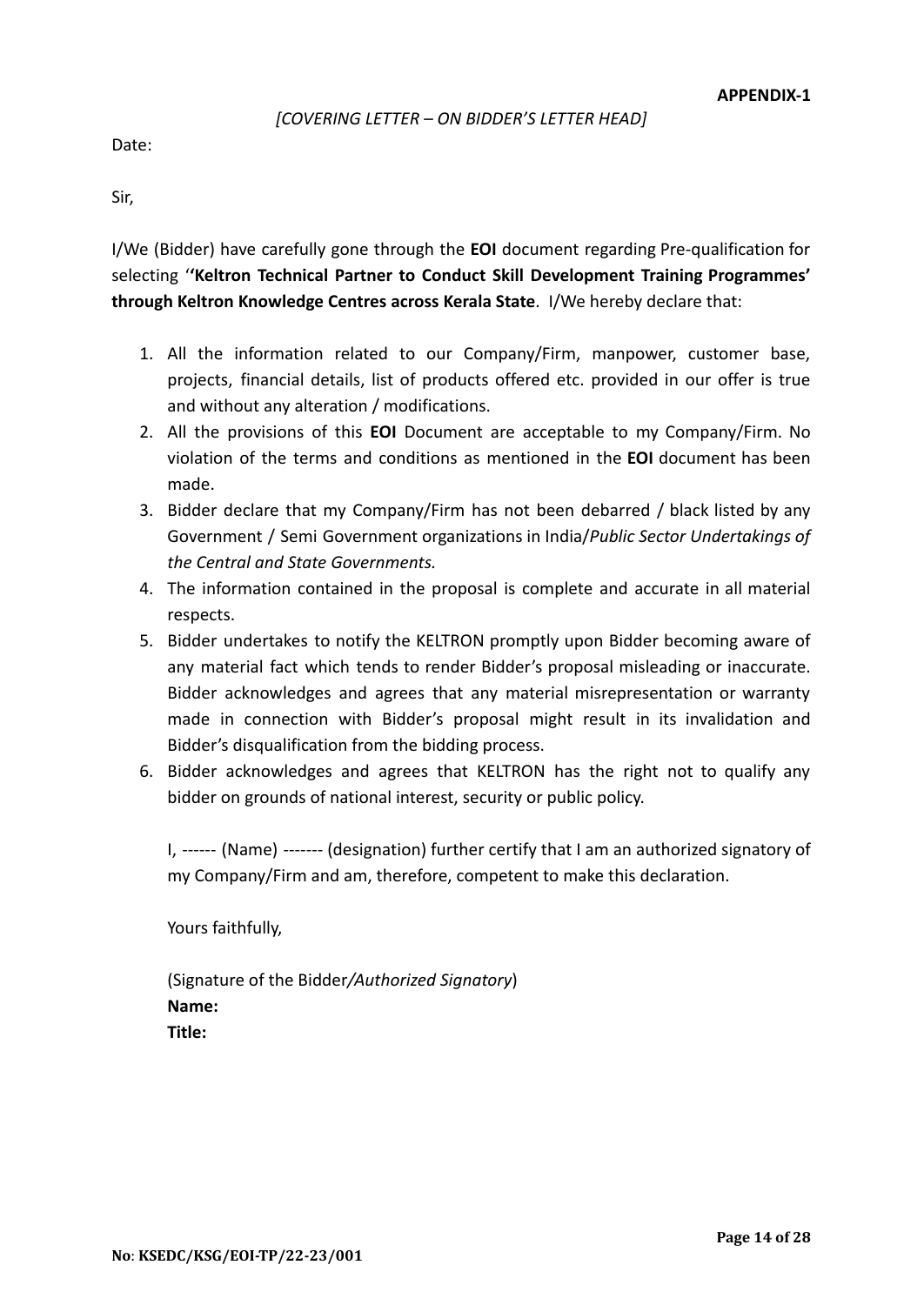## **APPLICATION FOR EOI FOR SELECTION AS KELTRON TECHNICAL PARTNER**

:

| 1. Name of Organization         |  |
|---------------------------------|--|
| 2. Type of the Organization     |  |
| 3. Address of Registered Office |  |

# 4. Email ID

| 5. Address of office in Kerala |  |
|--------------------------------|--|

| 6. Location of training centre in Kerala | <b>Appendix -2A</b> |
|------------------------------------------|---------------------|
| 7. Name of contact person in Kerala      |                     |
| 8. Mobile Number & Email ID              |                     |
| 9. Operational area (States)             | <b>Appendix-2B</b>  |

10. Bank details of the Organization

| <b>Bank Name</b>    |  |
|---------------------|--|
| <b>Branch</b>       |  |
| <b>Account Name</b> |  |
| <b>Account No.</b>  |  |
| <b>IFSC Code</b>    |  |

**APPENDIX- 2A**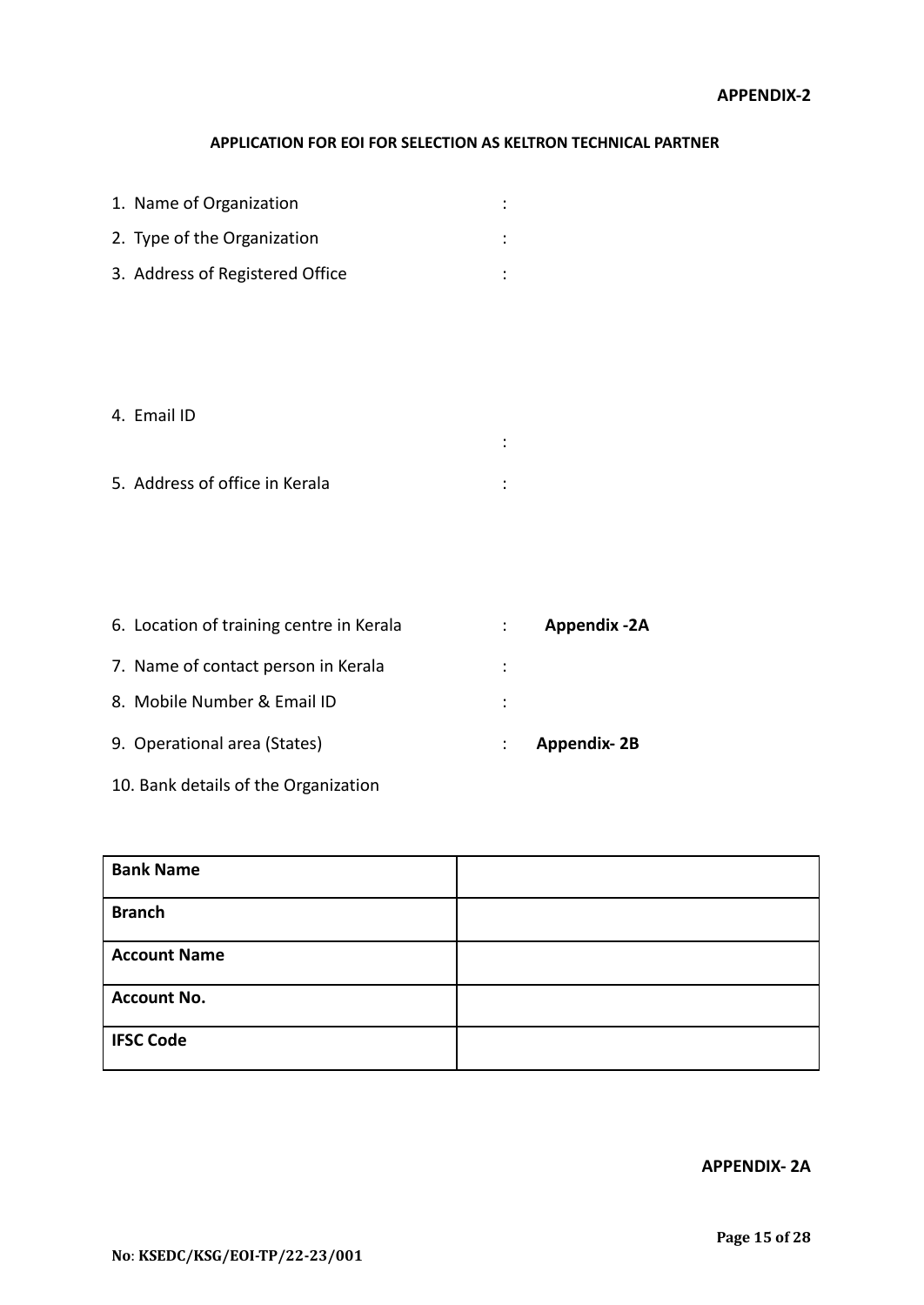| SL.<br>No. | <b>Address of the</b><br>offices/centres in<br>Kerala | <b>Location &amp;</b><br><b>District</b> | <b>Contact</b><br>person | Mobile/Land<br>phone<br><b>Number</b> | e-mail id |
|------------|-------------------------------------------------------|------------------------------------------|--------------------------|---------------------------------------|-----------|
|            |                                                       |                                          |                          |                                       |           |
|            |                                                       |                                          |                          |                                       |           |
|            |                                                       |                                          |                          |                                       |           |
|            |                                                       |                                          |                          |                                       |           |

**-Attach additional sheet/s if necessary.**

#### **APPENDIX- 2B**

| SL. No. | Name of the State outside Kerala where skill<br>development is being conducted | <b>No. of Centres</b> |
|---------|--------------------------------------------------------------------------------|-----------------------|
|         |                                                                                |                       |
|         |                                                                                |                       |

**-Attach additional sheet/s if necessary.**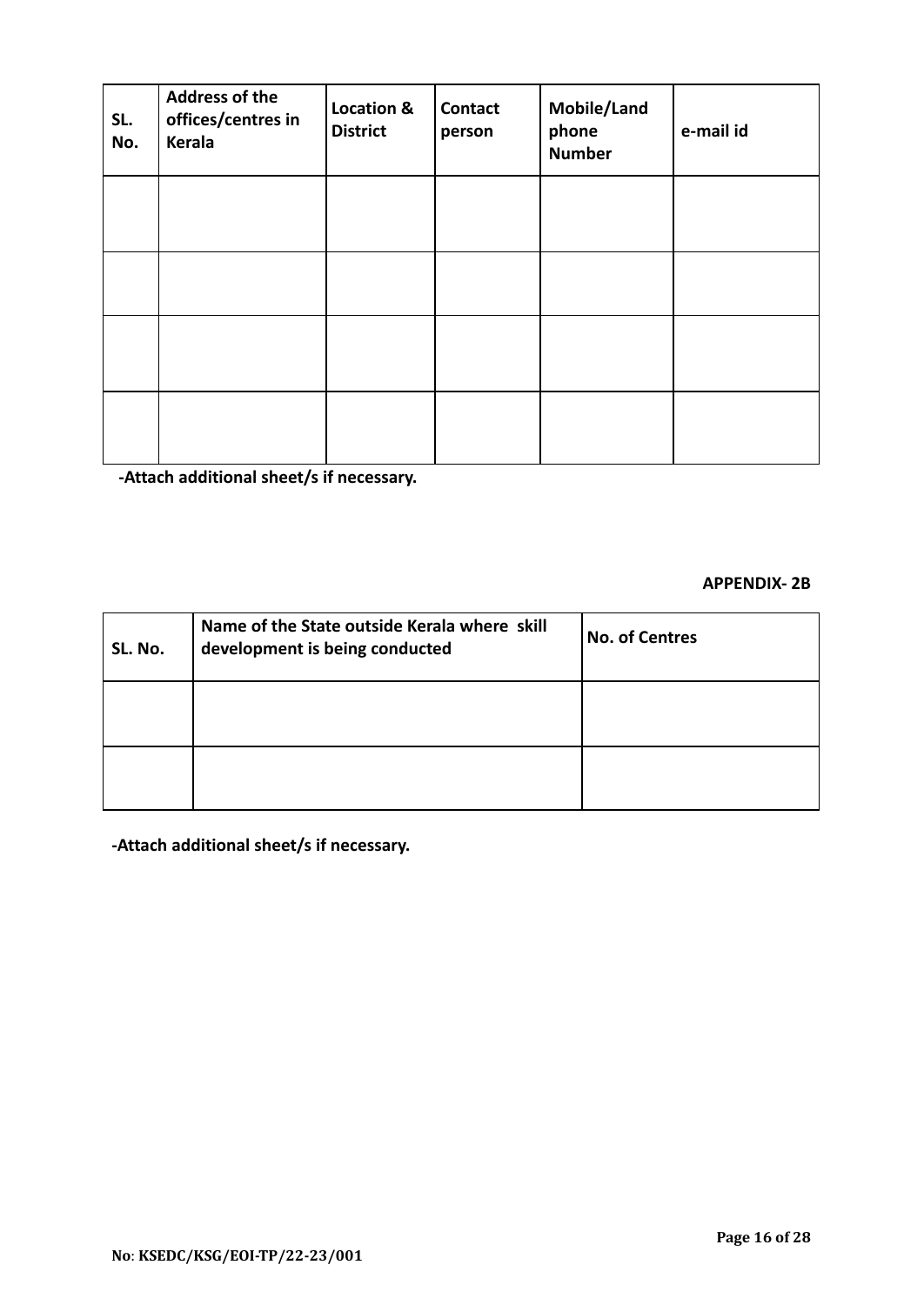Details of the Director/s and the Management Team Members (Educational Qualifications & Experience).

| SL.<br>No. | Name of the<br>Director/<br><b>Management</b><br><b>Team Members</b> | <b>Educational</b><br><b>Qualifications</b> | <b>Overall</b><br><b>Work</b><br><b>Experience</b><br>(in years) | <b>Prior</b><br><b>Experience in</b><br>the Skills<br><b>Training Space</b> | <b>Key</b><br><b>Achievements</b><br>in the Skills<br><b>Development</b> |
|------------|----------------------------------------------------------------------|---------------------------------------------|------------------------------------------------------------------|-----------------------------------------------------------------------------|--------------------------------------------------------------------------|
|            |                                                                      |                                             |                                                                  |                                                                             |                                                                          |
|            |                                                                      |                                             |                                                                  |                                                                             |                                                                          |

#### **DECLARATION**

- 1. I do hereby declare that the entries made in this application form are true and correct to the best of my knowledge.
- 2. I also undertake the responsibility that all subsequent changes in the constitution or working of the firm, affecting the accuracy of the answers now given in this application form will be promptly communicated to KELTRON.

FOR ………………………………………………………

**PLACE: (SIGNATURE OF AUTHORISED SIGNATORY)**

**DATE:** DESIGNATION:

**APPENDIX- 3**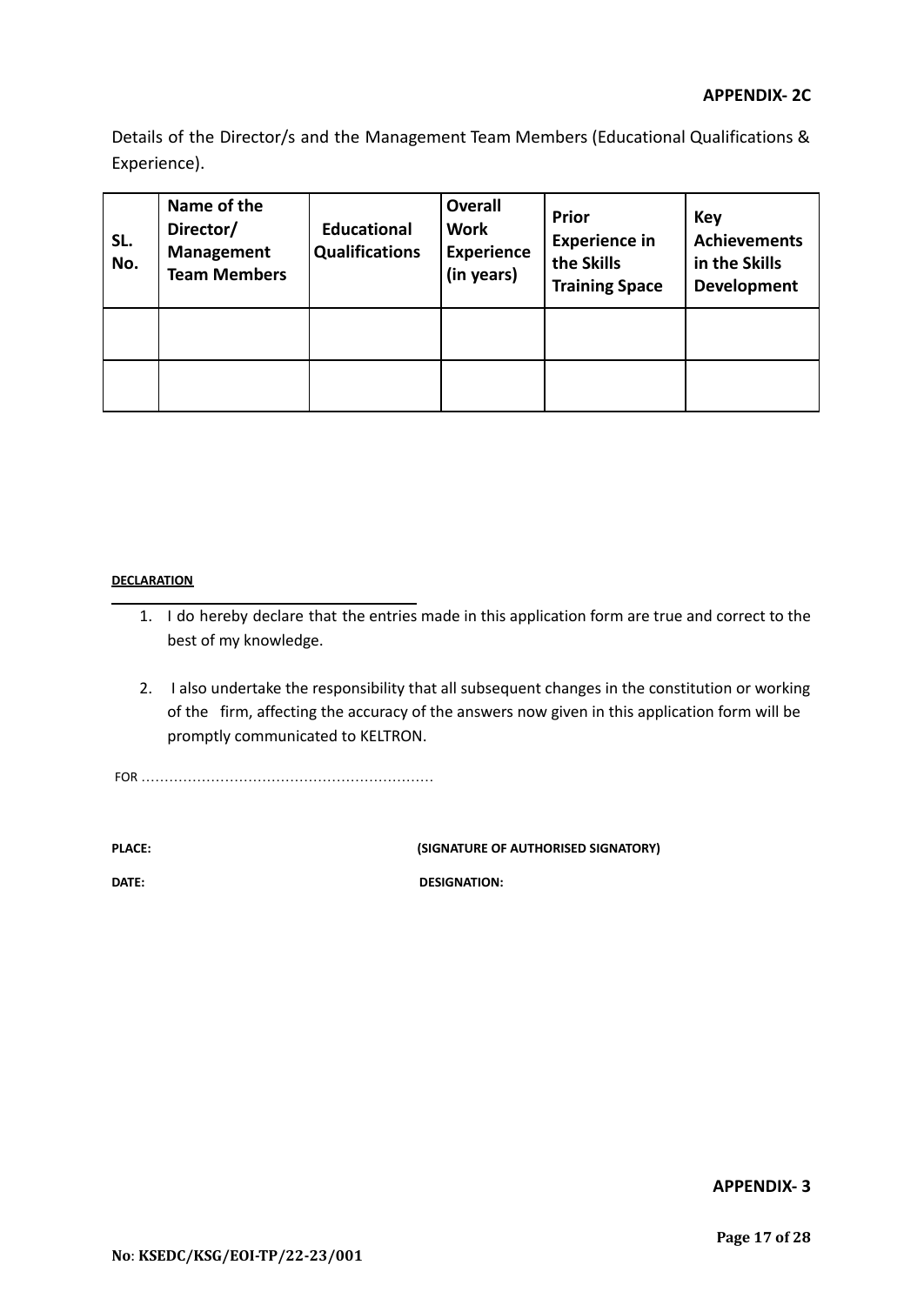## **PROPOSED SKILL DEVELOPMENT TRAINING AREAS:**

| <b>SI</b><br>No. | <b>Course Name</b> | <b>Scope</b> | Preferred<br><b>Locations</b> | <b>Eligibility</b> | <b>Duration</b><br>in Hrs | Fees | <b>Expected</b><br>Numbers |
|------------------|--------------------|--------------|-------------------------------|--------------------|---------------------------|------|----------------------------|
|                  |                    |              |                               |                    |                           |      |                            |
|                  |                    |              |                               |                    |                           |      |                            |

# **NB:**

- **KELTRON** reserves the right to *select and cancel* the proposed course domains depends on the requirement and management decision.
- **KELTRON** reserves the right to *select and reject* the proposed Locations for proposed courses depend on the requirement and management decision.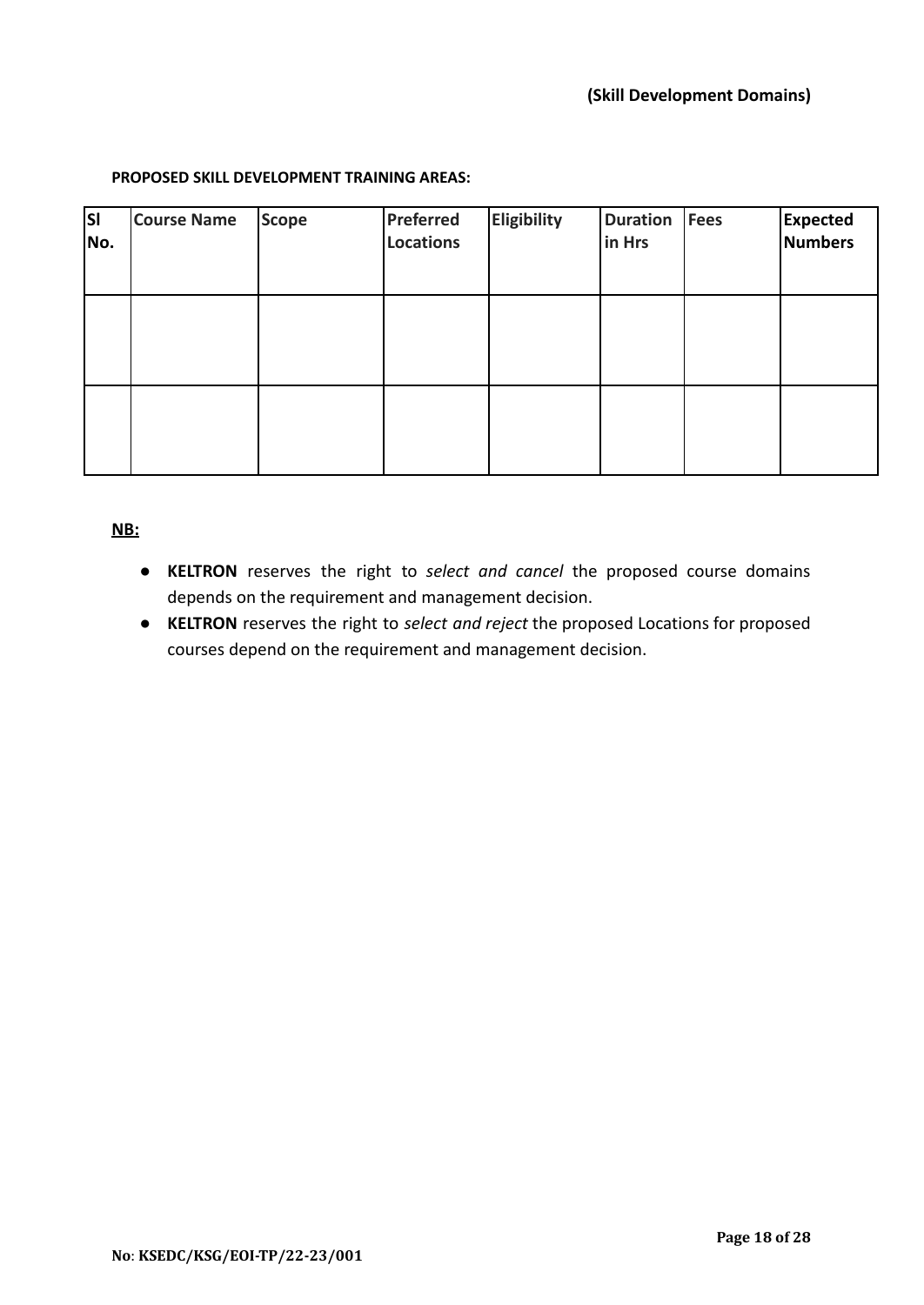## **RESOLUTION**

CERTIFIED TRUE COPY OF THE RESOLUTIONS PASSED AT THE MEETING OF THE BOARD OF DIRECTORS OF M/s --------------------- HELD AT ITS REGISTERED OFFICE ON THE -- DAY OF ------, 20……… AT ----- AM

\_\_\_\_\_\_\_\_\_\_\_\_\_\_\_\_\_\_\_\_\_\_\_\_\_\_\_\_\_\_\_\_\_\_\_\_\_\_\_\_\_\_\_\_\_\_\_\_\_\_\_\_\_\_\_\_\_\_\_\_\_\_\_\_\_\_\_\_\_\_\_\_\_\_\_

 $\overline{\phantom{a}}$ 

Resolved that the Company be and hereby authorized to sign MOU/Agreement with M/s. Kerala State Electronics Development Corporation Limited, a company registered under Companies Act1956 having its registered office at Keltron House, Vellayambalam, Trivandrum–695 033, herein after referred to as KELTRON.

Further resolved that Mr. …... [Name] ------------------- [Designation] of the Company be and is hereby authorized to submit documents, Sign and Execute Agreements/Contracts/deeds etc. on behalf of the Company as may be desired by M/s. KELTRON, in the regard.

Further certified that the above is a true and certified copy of the Resolution Passed on ……………… at a meeting of the Board of M/s. ……………………………….. ., and that is has been entered in the usual course of business in the Minutes book of the company and signed therein by the Chairman of the meeting of Company and is in accordance with the Memorandum and Articles of Association of the Company.

Further resolved that the Company do hereby agree and undertake to ratify and confirm all acts, deeds and things done bonafide by the said Executive as the Attorney of the Company by virtue of these presents.

For…………………….

Name: Designation:

**APPENDIX-5**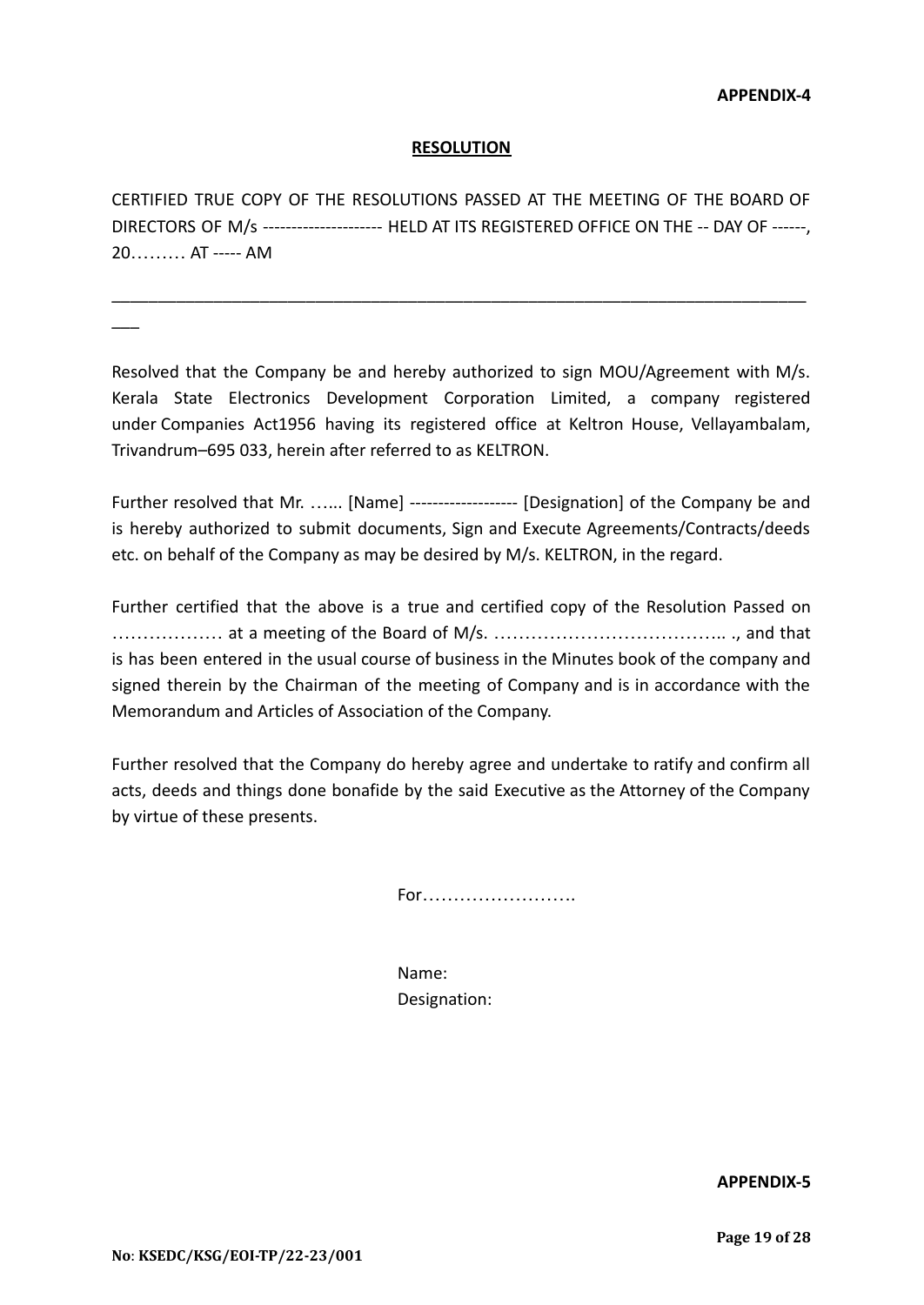#### **FORMAT FOR POWER OF ATTORNEY TO REPRESENT BIDDER**

(*To be on non-judicial stamp paper of appropriate value as per Stamp Act relevant to place of execution*.)

WHEREAS K. S. E. D. C. Ltd. ("KELTRON") has invited **EOI** on \_\_\_\_\_\_\_\_\_\_\_\_\_\_\_\_\_\_\_\_\_, as amended from time to time, for bids in respect of ---------------------------------- Know all men by these presents, We..........................................................(name and address of the registered office) do hereby constitute, appoint and authorize Mr. /

.................................... (name and residential address) who is presently employed with us and holding the position of .................................................... as our lawful attorney, to do in our name and on our behalf, all such acts, deeds and things necessary in connection with or incidental to our bid for the Project, including signing and submission of all documents and providing information / Bids to KELTRON, representing us in all matters before KELTRON, and generally dealing with KELTRON in all matters in connection with our bid for the said Project.

The attorney has been duly authorized and vested with requisite powers to submit and execute the aforesaid documents and do all things necessary for our bid to KELTRON.

We hereby agree to ratify all acts, deeds and things lawfully done by our said attorney pursuant to this Power of Attorney and that all acts, deeds and things done by our aforesaid attorney shall and shall always be deemed to have been done by us.

 $For$ 

Name: Title: (Office seal)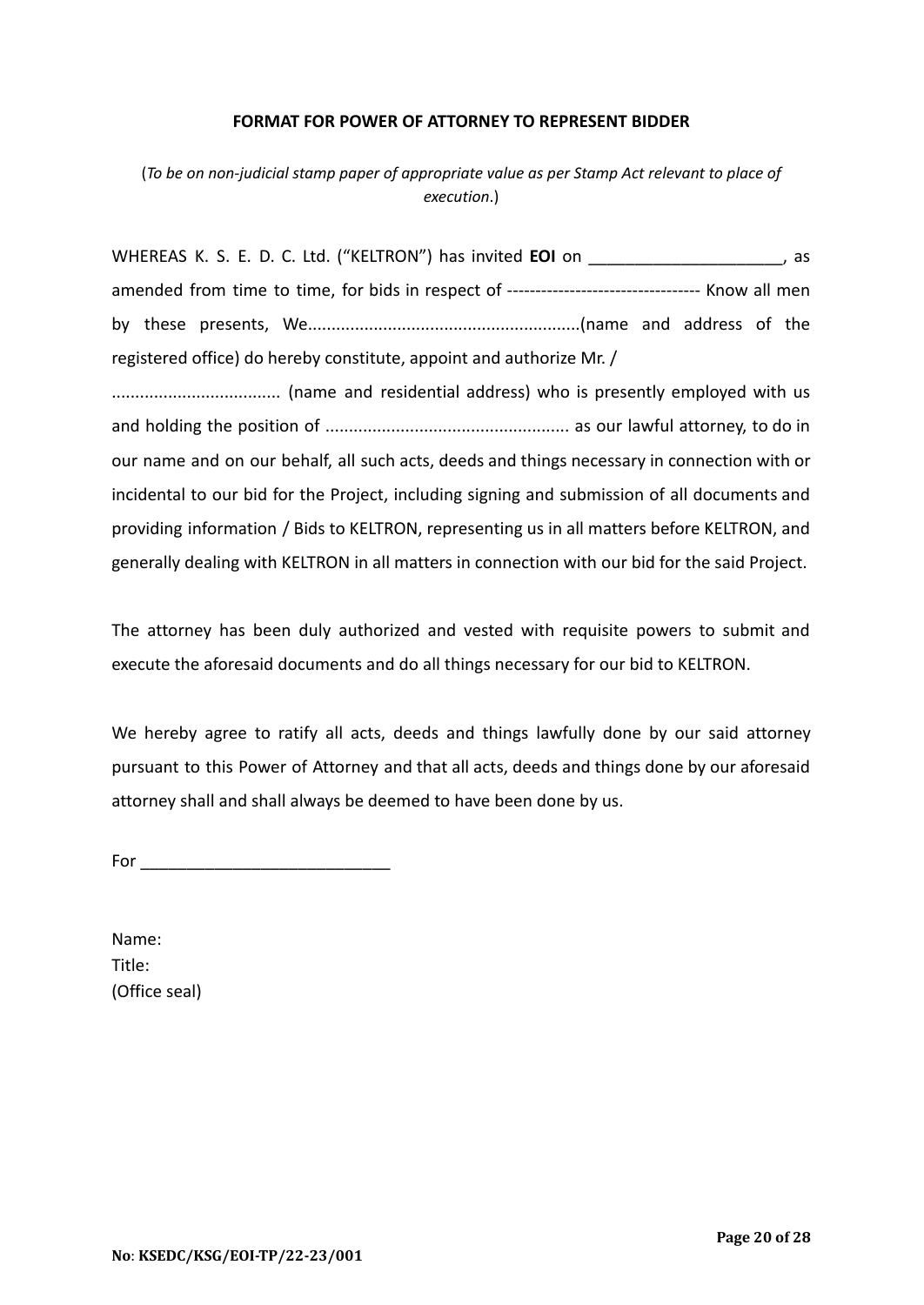*(To be printed on Rs.200/- non judicial stamp paper)*

# **AFFIDAVIT**

I, --------- [Name], s/o ………………., aged …….years, residing at …………. (Full postal address with PIN) does hereby solemnly affirm and declare on oath for and on behalf of M/s……………… [Name of the company/Firm] a company registered under Companies Act 1956 / Partnership/ Proprietary Firm having its registered office at ………………… [Full address with PIN] as under:

- 1. I am working in the said Company/Firm as …………………… [Designation] at its office located at …………………….. [office address] and is competent to depose on behalf of the Company/Firm
- 2. The Company/Firm has never been debarred / black listed by any Government / Semi Government organizations in India/Public Sector Undertakings of the Central and State Governments.

I do hereby solemnly affirm that the above statements are true and correct to the best of my knowledge and belief and nothing material has been concealed there from.

1. For and on behalf of M/s………………. [Name of the Company/Firm]

Verified on this ..... Day of..... ..... 20....

Deponent

Name:

Design:

[Office seal]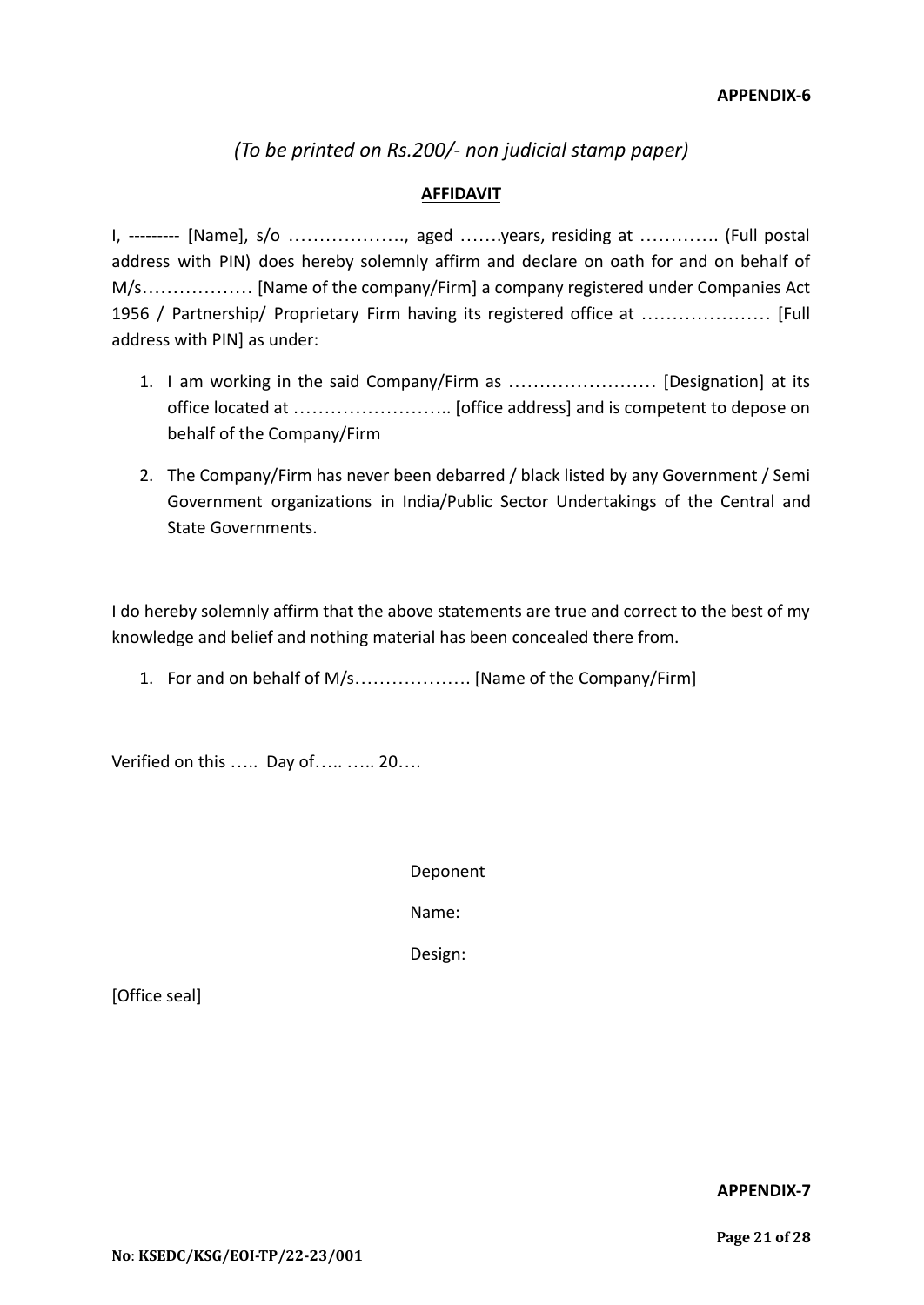# **TECHNICAL PROPOSAL FORMAT**

(To be filled in following format in Bidder's Letter Head)

From

To

Sir,

**Subject**: **Technical proposal for 'Keltron Technical Partner to Conduct Skill Development Training Programmes' Through Keltron Training Centres across Kerala State-Reg.**

I/We

……………………………………………………………………………………………….he

rewith encloses Technical Proposal for selection of organization as **'Keltron Technical Partner to Conduct Skill Development Training Programmes' Through Keltron Training Centres Across Kerala State'.**

> FOR ……………………………………………………… **(SIGNATURE OF AUTHORISED SIGNATORY)**

**PLACE:**

**DATE: DESIGNATION:**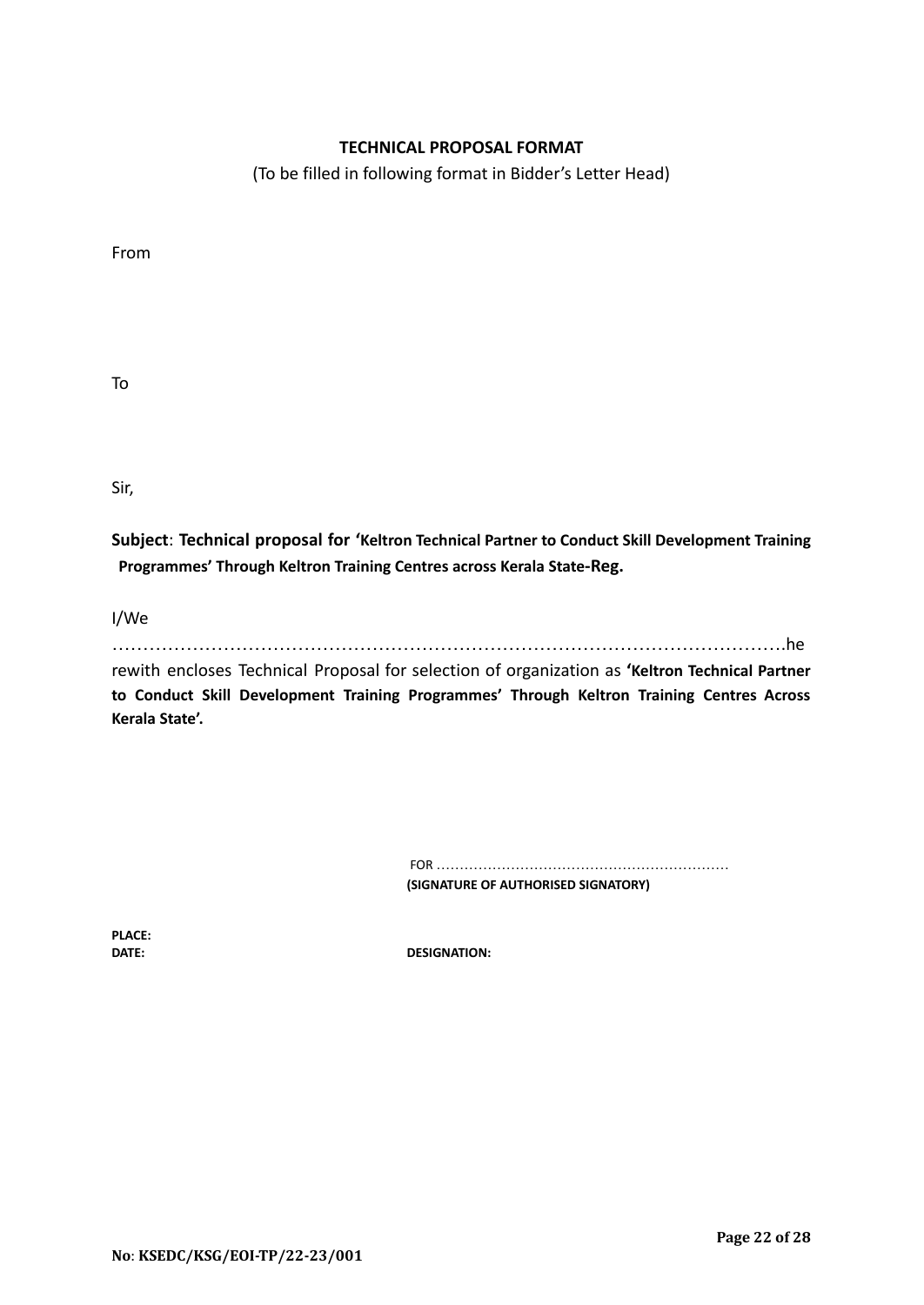# **TECHNICAL/PROJECT PROPOSAL & BUSINESS PLAN**

| <b>LIST OF HEADINGS</b>                                    | <b>EXPECTED COVERAGE</b>                                                                                                                                                                                                                                                                                                                                                                                                                                                                                            |
|------------------------------------------------------------|---------------------------------------------------------------------------------------------------------------------------------------------------------------------------------------------------------------------------------------------------------------------------------------------------------------------------------------------------------------------------------------------------------------------------------------------------------------------------------------------------------------------|
| PROJECT PROFILE                                            | • Brief about the project concept, as understood by<br>the proposer<br>Objective of the project                                                                                                                                                                                                                                                                                                                                                                                                                     |
| <b>TRAINING EXPERIENCE</b>                                 | Details of experience of the Proposer (and<br>$\bullet$<br>associated organizations, if any) in educational<br>training field. It should contain relevant services<br>carried out in the last Three years in educational<br>training, preferably in the proposed domains                                                                                                                                                                                                                                            |
| <b>MARKETING &amp; STUDENT</b><br><b>MOBILIZATION PLAN</b> | • Detailed plan for Marketing & Advertising of the<br>Proposed Courses.<br>Details of Mobilizing the Students.<br>. Placement/employment target as percentage of<br>successful candidates of every batch.                                                                                                                                                                                                                                                                                                           |
| <b>OPERATIONAL PLAN</b>                                    | Administrative staff requirement, number and<br>skills/experience required<br>• Proposed key staff (including Head, faculty, lab staff)<br>and their role, their brief CV clearly indicating<br>qualification and experience. The details shall be<br>furnished in the format given in Appendix-6B.<br>. Quality Standards proposed by you to achieve<br>Academic Quality and how you are going to ensure<br>it.<br>. Details to align the curriculum with National Skill<br><b>Qualifications Framework (NSQF)</b> |
| <b>PLACEMENT PLAN</b>                                      | · Detailed plan for offering Internships & securing<br>placement to students.<br>Details of existing and proposed industry tie<br>ups/<br>Capacity built up for placement along with details of<br>MOUs or arrangements in this connection.<br>·Placement/employment target as percentage of<br>successful candidates of every batch.                                                                                                                                                                               |
| <b>ACTION PLAN AND EXPECTED</b><br><b>INCOME PER YEAR</b>  | *Expected income from the proposed courses.<br>Promotional expenses for various<br>Expected<br>Marketing activities.                                                                                                                                                                                                                                                                                                                                                                                                |
| TIME LINE OF PROJECT<br><b>IMPLEMENTATION</b>              | • Please indicate in what time frame you will be able<br>to commence the first batch.                                                                                                                                                                                                                                                                                                                                                                                                                               |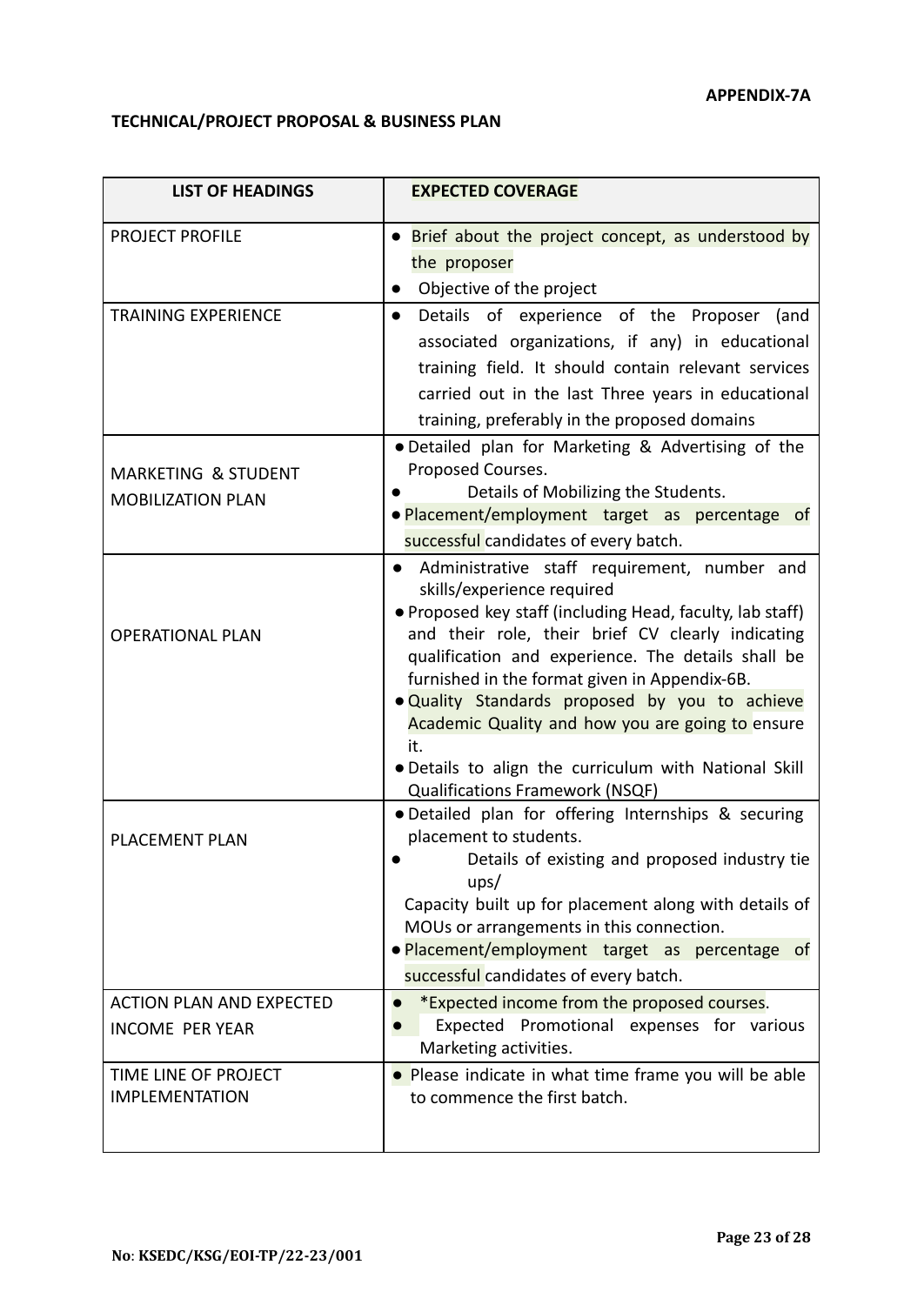## **BUSINESS PLAN FORMAT**

|           | <b>BUSINESS PLAN FOR NEXT 3 YEARS</b> |                      |                    |                 |         |               |                 |         |        |          |        |        |
|-----------|---------------------------------------|----------------------|--------------------|-----------------|---------|---------------|-----------------|---------|--------|----------|--------|--------|
| SL.       | *Course                               | Name/<br>Eligibility |                    |                 | 2022-23 |               |                 | 2023-24 |        | 2024-25  |        |        |
| <b>NO</b> | Domain                                |                      | Course<br>Duration | No. of          | Avg.    | #Total        | No. of          | Avg.    | #Total | No. of   | Avg.   | #Total |
|           |                                       |                      | (In Hrs)           | Students Course |         | <i>Income</i> | <b>Students</b> | Course  | Income | Students | Course | Income |
|           |                                       |                      |                    |                 | Fee     |               |                 | Fee     |        |          | Fee    |        |
|           |                                       |                      |                    |                 |         |               |                 |         |        |          |        |        |
|           |                                       |                      |                    |                 |         |               |                 |         |        |          |        |        |
|           |                                       |                      |                    |                 |         |               |                 |         |        |          |        |        |
|           |                                       |                      |                    |                 |         |               |                 |         |        |          |        |        |
|           |                                       |                      |                    |                 |         |               |                 |         |        |          |        |        |
|           |                                       |                      |                    |                 |         |               |                 |         |        |          |        |        |
|           |                                       |                      |                    |                 |         |               |                 |         |        |          |        |        |
|           |                                       |                      |                    |                 |         |               |                 |         |        |          |        |        |

# Minimum income per year: Rs.50L.

#### **APPENDIX-7B**

Details of the Teaching Staff in Kerala as per the technical area covered in Technical Proposal: **Minimum (02) two** for each domain.

| SI.<br>No. | <b>Name</b> | <b>Education</b><br>Qualification | <b>Training</b><br><b>Certificate</b> | Industry /<br>Institute<br><b>Experience</b> | <b>Regular</b><br><b>Visiting</b> | <b>Technical</b><br>areas<br>covered by<br>the Teaching<br><b>Staff</b> |
|------------|-------------|-----------------------------------|---------------------------------------|----------------------------------------------|-----------------------------------|-------------------------------------------------------------------------|
|            |             |                                   |                                       |                                              |                                   |                                                                         |
|            |             |                                   |                                       |                                              |                                   |                                                                         |
|            |             |                                   |                                       |                                              |                                   |                                                                         |

**-Attach additional sheet/s if necessary.**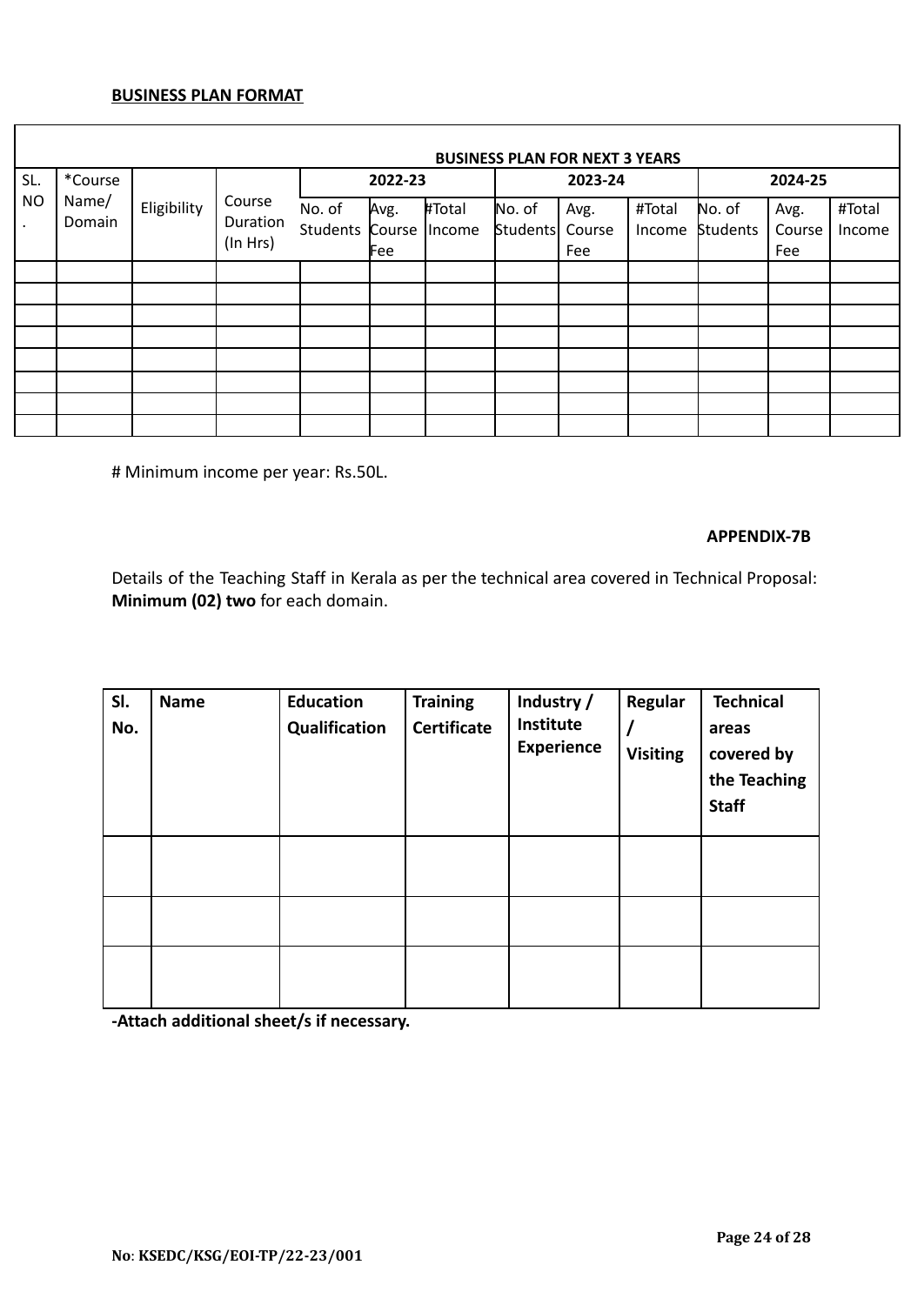Certificate from a practising Chartered accountant to substantiate the experience of the organization training field in the state of Kerala in terms of **Number of Persons Trained** on an annual average basis during the last **03 Years** as on **31.03.2022.**

| SI.<br>No      | Year    | No. of Joining | No. of students<br>passed | No. of students<br><b>Placed</b> | <b>Remarks</b> |
|----------------|---------|----------------|---------------------------|----------------------------------|----------------|
| $\mathbf{1}$   | 2019-20 |                |                           |                                  |                |
| $\overline{2}$ | 2020-21 |                |                           |                                  |                |
| $\overline{3}$ | 2021-22 |                |                           |                                  |                |

**-To be certified by a practicing Chartered Accountant.**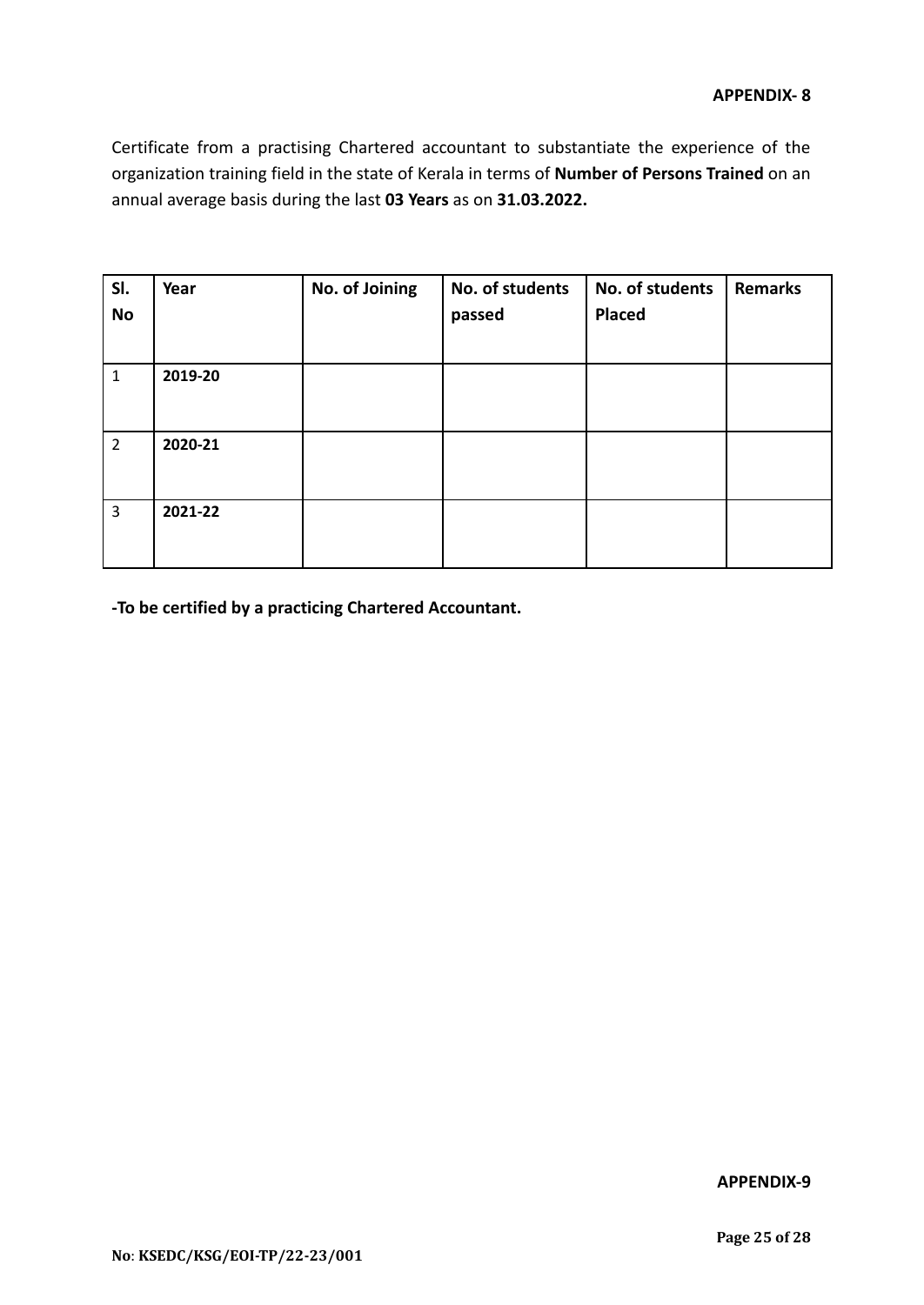Certificate from a practicing Chartered accountant to substantiate the **Average Annual Turnover** from implementation of various educational Training in the state of Kerala during last **03 years** as on **31.03.2022.**

| SI.<br><b>No</b> | Year         | No. of Joining | <b>Average Course</b><br>Fee (Rs.) | <b>Total Average</b><br><b>Annual Turnover</b><br>(Rs.) | <b>Remarks</b> |
|------------------|--------------|----------------|------------------------------------|---------------------------------------------------------|----------------|
| $\mathbf{A}$     | $\, {\bf B}$ | $\mathsf{C}$   | D                                  | $E = C X D$                                             | F              |
| $\mathbf{1}$     | 2019-20      |                |                                    |                                                         |                |
| $\overline{2}$   | 2020-21      |                |                                    |                                                         |                |
| $\overline{3}$   | 2021-22      |                |                                    |                                                         |                |

**-To be certified by a practicing Chartered Accountant.**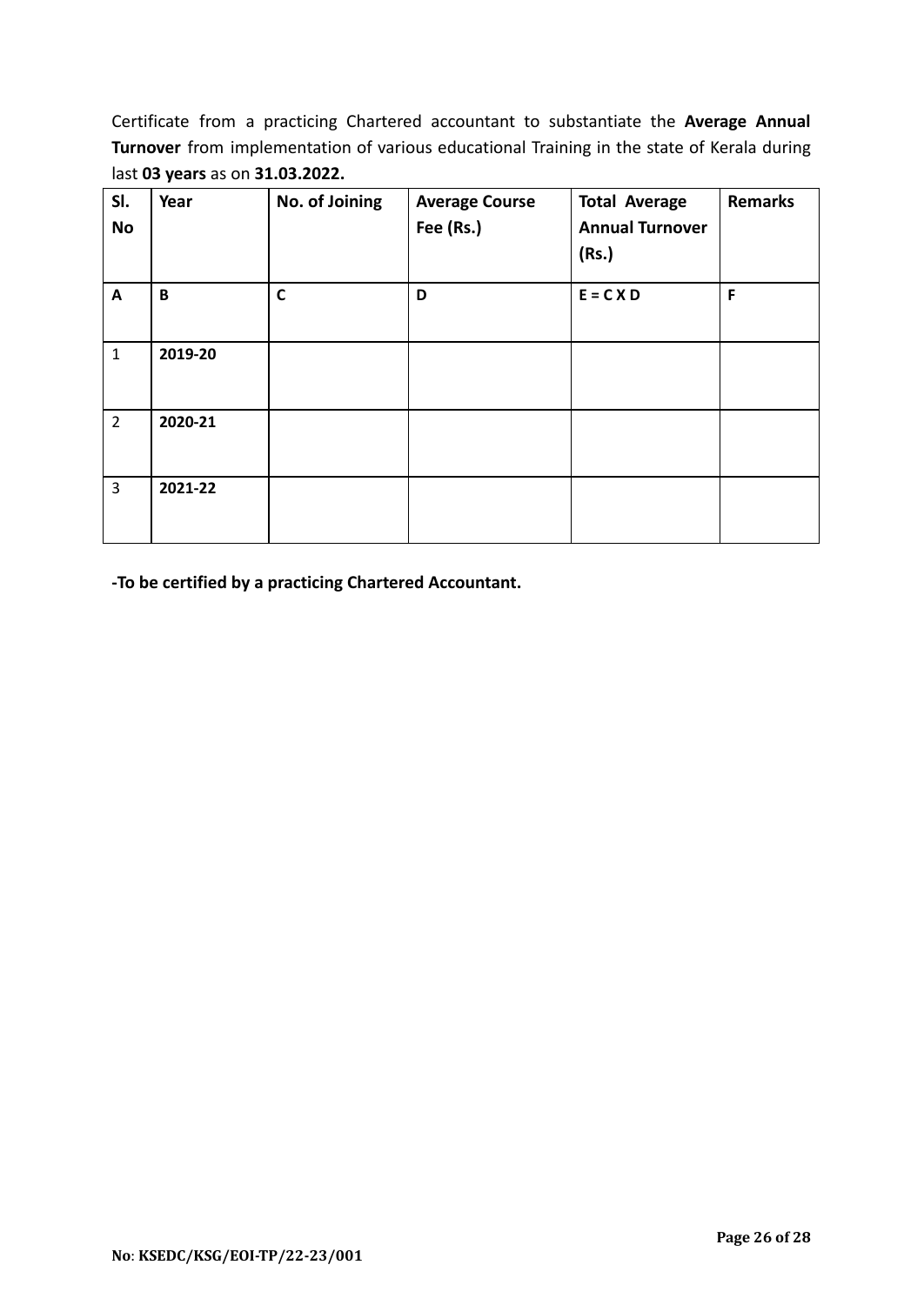| Sl. No. | <b>Enclosures</b>                                                                                                                                                                                                                                       | <b>Attached</b> |
|---------|---------------------------------------------------------------------------------------------------------------------------------------------------------------------------------------------------------------------------------------------------------|-----------------|
| 1.      | Covering Letter- On Bidder's Letter Head- APPENDIX- 1                                                                                                                                                                                                   | Yes / No        |
| 2.      | Application Form - As per APPENDIX-2, Location of training<br>centre of the Bidder in Kerala-APPENDIX-2A, Operational area<br>of the Bidder (States) - APPENDIX-2B, Details of the<br>Director/s and the Management Team Members-<br><b>APPENDIX-2C</b> | Yes / No        |
| 3.      | Duly filled APPENDIX-3                                                                                                                                                                                                                                  | Yes / No        |
| 4.      | Profile of the Company                                                                                                                                                                                                                                  | Yes / No        |
| 5.      | Copy of Registration Certificate of the Firm                                                                                                                                                                                                            | Yes / No        |
| 6.      | Copy of PAN (Company & Authorized Signatory)                                                                                                                                                                                                            | Yes / No        |
| 7.      | Copy of Aadhaar (Authorized Signatory)                                                                                                                                                                                                                  | Yes / No        |
| 8.      | Copy of GST Registration                                                                                                                                                                                                                                | Yes / No        |
| 9.      | Copy of Audited Balance sheet for the last 03 years (2019-20to<br>2021-22)                                                                                                                                                                              | Yes / No        |
| 10.     | Resolution for Authorized Signatory - APPENDIX-4                                                                                                                                                                                                        | Yes / No        |
| 11.     | Power of Attorney to Represent Bidder- APPENDIX-5                                                                                                                                                                                                       | Yes / No        |
| 12.     | AFFIDAVIT- APPENDIX-6                                                                                                                                                                                                                                   | Yes / No        |

**List of Enclosures for Envelope-1**